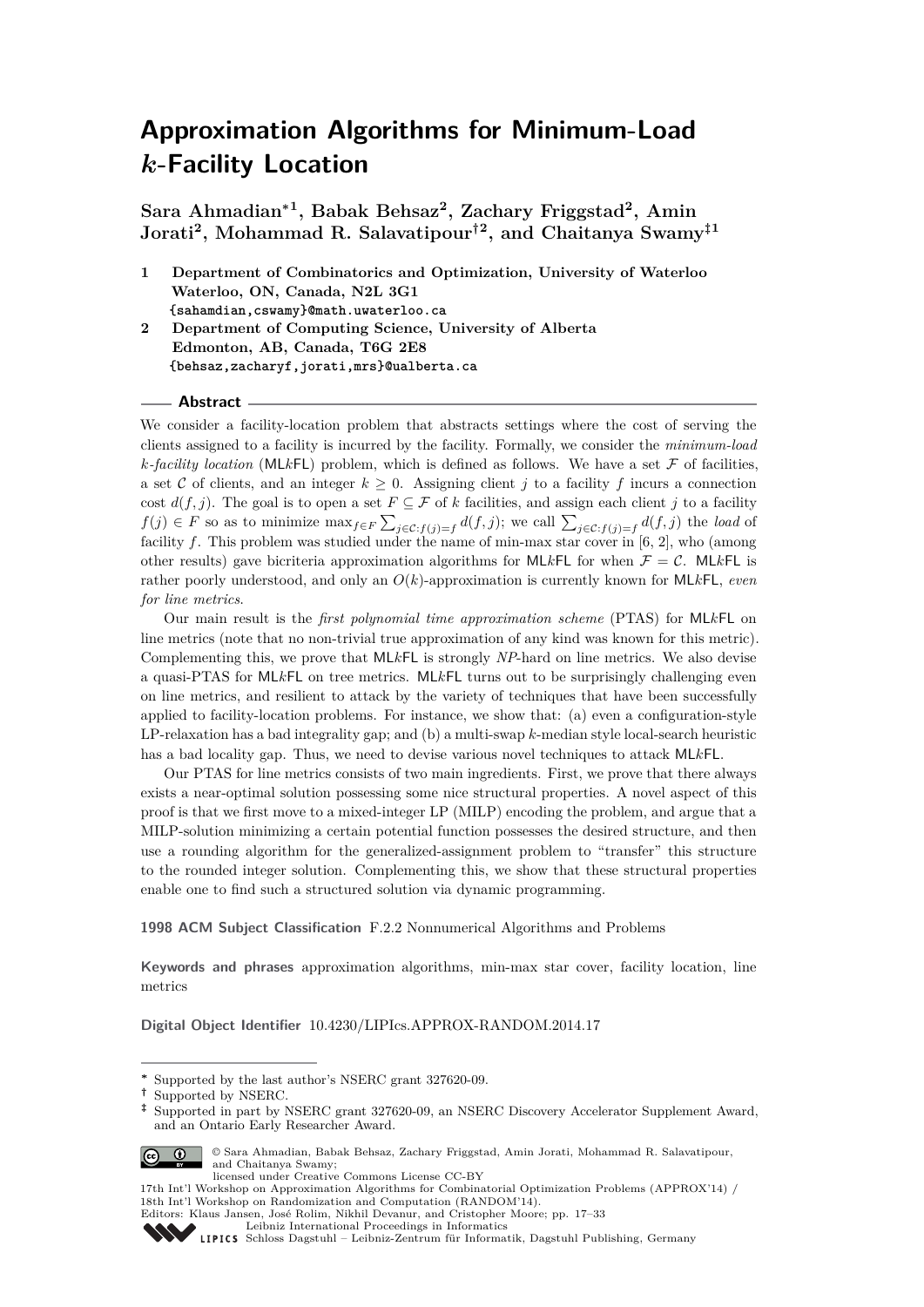# **1 Introduction**

Facility-location (FL) problems have been widely studied in the Operations Research and Computer Science communities (see, e.g., [\[13\]](#page-16-3) and the survey [\[16\]](#page-16-4)), and have a wide range of applications. These problems are typically described in terms of an underlying set of clients that require service, and a candidate set of facilities that provide service to these clients. The goal is to determine which facilities to open, and decide how to assign clients to open facilities to minimize some combination of the facility-opening and client-connection (a.k.a service) costs. An oft-cited prototypical example is that of a company wanting to decide where to locate its warehouses/distribution centers so as to serve its customers in a cost-effective manner.

We consider settings where the cost of serving the clients assigned to a facility is incurred by the facility; for instance, in the above example, each warehouse may be responsible for supplying its clients and hence bears a cost equal to the total cost of servicing its clients. In such settings, it is natural to consider the problem of minimizing the maximum cost borne by any facility. Formalizing this, we consider the following mathematical model. We are given a set F of facilities, a set C of clients, and an integer  $k \geq 0$ . Assigning client *j* to a facility f incurs a *connection* or *service cost*  $d(f, j)$ . There are no facility-opening costs. The goal is to open *k* facilities from  $\mathcal F$  and assign each client *j* to an open facility  $f(j)$  so as to minimize the maximum *load* of an open facility, where the load of an open facility *f* is defined as  $\sum_{j\in\mathcal{C}:f(j)=f}d(f,j)$ ; that is, the load of *f* is the total connection cost incurred for the clients assigned to it. We call this the *minimum-load k-facility location* (ML*k*FL) problem. As is common in the study of facility-location problems, we assume that the clients and facilities lie in a common metric space, so the  $d(f, j)$ s form a metric.

Despite the extensive amount of literature on facility-location problems, there is surprisingly little amount of work on ML*k*FL and it remains a rather poorly understood problem (see [\[15\]](#page-16-5)). One can infer that the problem is *NP*-hard, even when the set of open facilities is fixed, via a reduction from the makespan-minimization problem on parallel machines, and that an  $O(k)$ -approximation can be obtained by running any of the various  $O(1)$ -approximation algorithms for *k-median* [\[4,](#page-16-6) [9,](#page-16-7) [8,](#page-16-8) [3,](#page-16-9) [12\]](#page-16-10) (where one seeks to minimize the *sum* of the facility loads). No better approximation algorithms are known for ML*k*FL *even on line metrics*, and this was mentioned as an open problem in [\[15\]](#page-16-5). The only work on approximation algorithms for this problem that we are aware of is due to Even et al. [\[6\]](#page-16-0) and Arkin et al. [\[2\]](#page-16-1), who refer to this problem as *min-max star cover* (where  $\mathcal{F} = \mathcal{C}$ ). <sup>[1](#page-1-0)</sup> Both works obtain *bicriteria* approximation algorithms for ML*k*FL in general metrics, which means that the algorithm returns a solution with near-optimal maximum load but may need to open more than *k* facilities. For MLkFL on star metrics and when  $\mathcal{F} = \mathcal{C}$ , some  $O(1)$ -approximation algorithms follow from work on minimum-makespan scheduling and [\[6,](#page-16-0) [2\]](#page-16-1) (see "Related work").

## **1.1 Our Results**

We completely resolve the status of min-load *k*-FL on line metrics. As we elaborate below (see "Our Techniques"), ML*k*FL turns out to be surprisingly challenging even on line metrics, and seems resilient to attack by the variety of techniques that have been successfully applied to facility-location problems, including LP-rounding, local search, and primal-dual methods. Our main result is that despite these difficulties, one can devise a polynomial-time approximation

<span id="page-1-0"></span><sup>&</sup>lt;sup>1</sup> Jorati [\[10\]](#page-16-11), in his Master's thesis, obtained a preliminary version of some of our current results.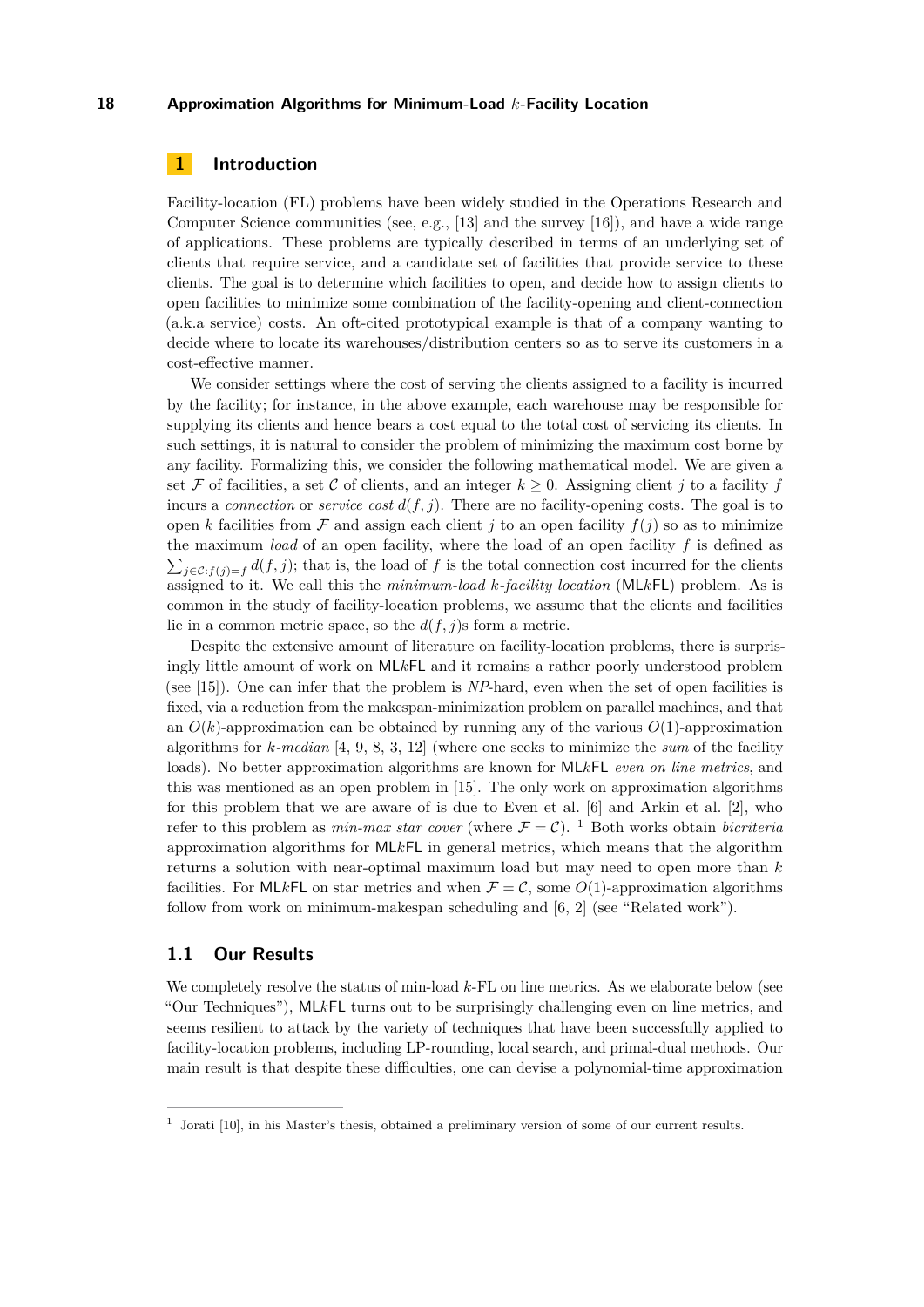scheme (PTAS) for ML*k*FL on line metrics (Theorem [1\)](#page-4-0). As mentioned earlier, this is the *first* approximation algorithm for ML*k*FL on line metrics that achieves anything better than an *O*(*k*)-approximation.

We also consider ML*kFL* in tree metrics (Section [4\)](#page-12-0). First, we observe that the quasi-PTAS obtained by Jorati [\[10\]](#page-16-11) for line metrics extends to yield a quasi-PTAS (QPTAS) for tree metrics (Theorem [9\)](#page-13-0). Next, we consider the special case of star metrics, but in the more-general setting where clients may have non-uniform integer demands  ${D_i}_{i \in \mathcal{C}}$  and the demand of a client may be split *integrally* between several open facilities. We now define the load of a facility *f* to be  $\sum_j x_{fj}d(f, j)$ , where  $x_{fj} \in \mathbb{Z}_{\geq 0}$  is the amount of *j*'s demand that is assigned to *f*. We devise a 14-approximation algorithm for ML*k*FL on star metrics with non-uniform demands (Theorem [10\)](#page-14-0). Notice that when we restrict the metric to be a star metric, we cannot create colocated copies of a client (without destroying the star topology), which makes the setting with non-uniform demands strictly more general than the unit-demand setting.

In Section [5,](#page-14-1) we obtain various computational-complexity and integrality-gap lower bounds for ML*k*FL. Complementing our PTAS, we show (Theorem [11\)](#page-14-2) that ML*k*FL is *strongly* NP*-hard* on line metrics (and hence, a PTAS is the best approximation that one can hope to achieve in polytime unless  $P = NP$ ). We also show that MLkFL is  $APX$ -hard in the Euclidean plane (Theorem [12\)](#page-14-3). Finally, we justify our comment about the difficulty of tackling ML*k*FL via the various LP-based methods developed for facility-location problems by showing that even a configuration-style LP-relaxation for ML*k*FL—where we "guess" the optimum value *B* and have a variable  $x_f$ <sub>*S*</sub> for every facility *f* and every possible set *S* of clients such that  $\sum_{j\in S} d(f, j) \le B$ —has an integrality gap of  $\Omega(k/\log k)$  even for line metrics (Theorem [13\)](#page-15-0). Note that the configuration LP is stronger than the natural LP-relaxation for ML*k*FL. Moreover, this holds even if the graph consisting of the edges (*j, f*) such that  $d(j, f) \leq B$ —call these feasible edges—is connected. This is in contrast with capacitated *k*-center [\[5,](#page-16-12) [1\]](#page-16-13), where a large integrality gap for the natural LP arises due to the fact that the graph of feasible edges is disconnected.

## **1.2 Our Techniques**

Before detailing the techniques underlying our PTAS for line metrics, we describe some of the difficulties encountered in applying the machinery developed for (other) facility-location problems to ML*k*FL (even on line metrics). One prominent source of techniques for facility location are LP-based methods. However, our integrality-gap lower bound for line metrics points to the difficulty in leveraging such LP-based insights. In fact, we do not know of any LP-relaxation for ML*k*FL with a constant integrality gap even on line metrics. An approach that often comes to the rescue for FL problems when there is no known good LP-relaxation (e.g., capacitated FL) is local search, however the min-max nature of ML*k*FL makes it difficult to exploit this. In particular, one can come up with simple examples where a *k*-median style multi-swap local-search does not yield any bounded approximation ratio even for line metrics. Given these difficulties, one needs to find new venues of attack for ML*k*FL. Our PTAS for line metrics consists of two main ingredients. First, we prove that there always exists a near-optimal solution possessing some nice structural properties (Section [3.1\)](#page-5-0). Namely, the collection of intervals corresponding to "small" client assignments forms a laminar family. We prove this by "fractionally uncrossing" the small client assignments while preserving the loads at each facility, so the resulting fractional assignment does not contain large strictly fractional assignments. This solution is then rounded using the rounding algorithm of [\[17\]](#page-16-14) for the *generalized assignment problem* (GAP), and this rounding procedure preserves the laminarity property for small assignments.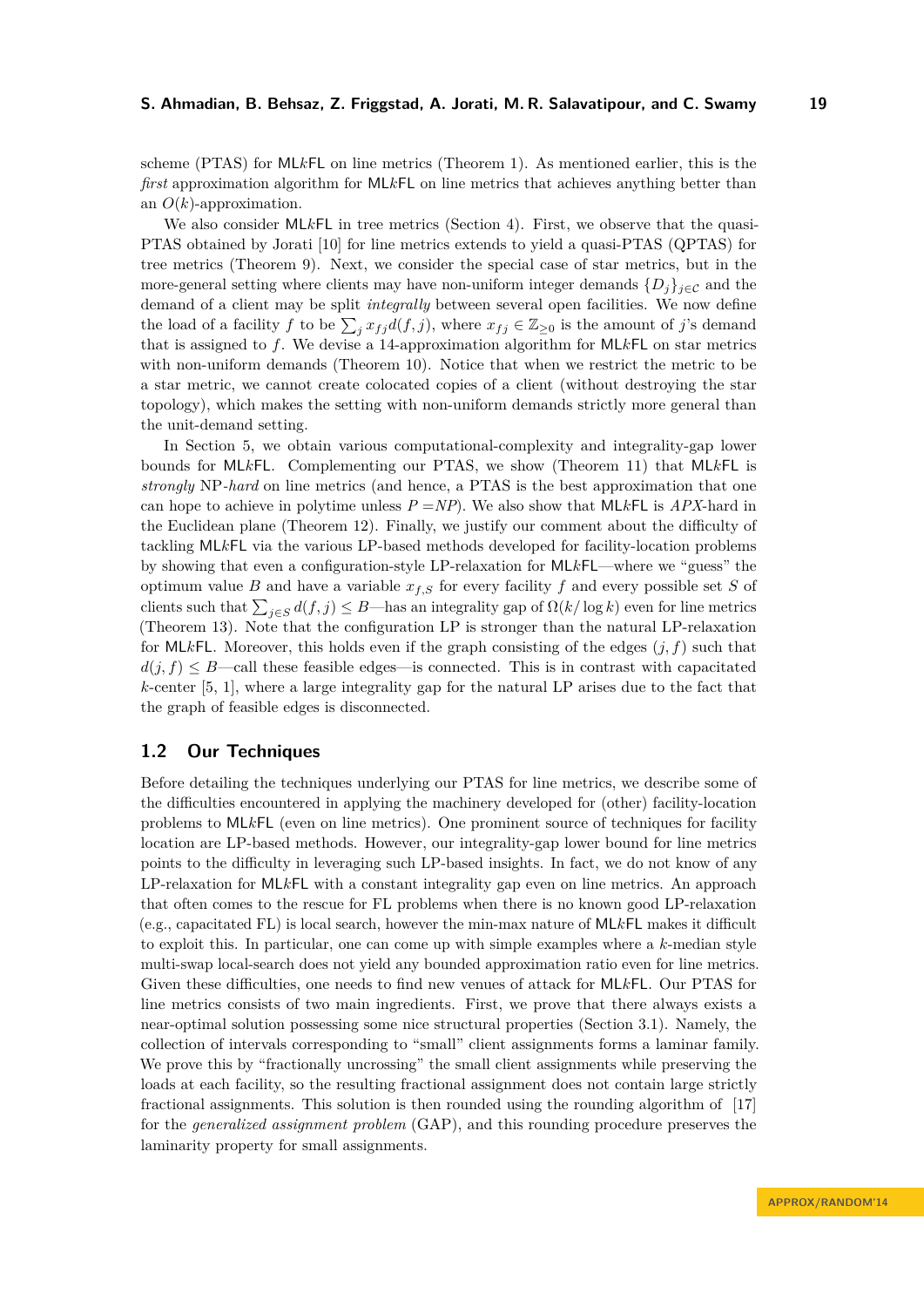Second, we show in Section [3.2](#page-7-0) that these structural properties enable one to find such a structured solution via dynamic programming (DP). Roughly speaking, the DP pieces together solutions to subproblems in a way that corresponds to the tree-like structure of a laminar family. To handle the unstructured large client assignments, the DP carries enough information about how large clients cross the boundary of the subproblem being considered.

## **1.3 Related Work**

There is a wealth of literature on facility-location problems (see, e.g., [\[13,](#page-16-3) [16\]](#page-16-4)); we limit ourselves to the work that is relevant to ML*k*FL. As mentioned earlier, Even et al. [\[6\]](#page-16-0) and Arkin et al. [\[2\]](#page-16-1) are the only two previous works that study ML*k*FL (under the name min-max star cover). They view the problem as one where we seek to cover the nodes of a graph by stars (hence the name min-max star cover), and obtain bicriteria guarantees. Viewed from this perspective, ML*k*FL falls into the class of problems where we seek to cover nodes of an underlying graph using certain combinatorial objects. Even et al. and Arkin et al. consider various other min-max problems—where the number of covering objects is fixed and we seek to minimize the maximum cost of an object—in this genre. Both works devise a 4-approximation algorithm when the covering objects are trees (see also [\[14\]](#page-16-15)), and Even et al. obtain the same approximation for the rooted problem where the roots of the trees are fixed. Arkin et al. obtain an *O*(1)-approximation when the covering objects are paths or walks. The approximation guarantees for min-max tree cover were improved by Khani and Salavatipour [\[11\]](#page-16-16). All of these works also consider the version of the problem where we fix the maximum cost of a covering object and seek to minimize the number of covering objects used.

For MLkFL on star metrics, when  $\mathcal{F} = \mathcal{C}$ , certain results follow from some known results and the above min-max results. For example, it is not hard to show that ML*k*FL, even with non-unit demands, can be reduced to the makespan-minimization problem on parallel machines while losing a factor of 2.[2](#page-3-0) Since the latter problem admits a PTAS [\[7\]](#page-16-17), this yields a  $(2 + \epsilon)$ -approximation algorithm for MLkFL on star metrics when  $\mathcal{F} = \mathcal{C}$ . When  $\mathcal{F} = \mathcal{C}$ and with unit demands, one can also infer that (for star metrics) the objective value of any solution for min-max tree cover (viewed in terms of the node-sets of the trees) is within a constant factor of its objective value for min-max star cover. (This is simply because for any set *S* of nodes, the cost of the *best* star spanning *S* is at most twice the cost of the minimum spanning tree for *S*.) These correspondences however break down when  $\mathcal{F} \neq \mathcal{C}$ , even for unit demands. Our 14-approximation algorithm for star metrics works for arbitrary F*,* C sets *and* non-unit (equivalently, non-uniform) demands.

As with the *k*-median and *k*-center problems, ML*k*FL can also be motivated and viewed as a clustering problem: we seek to cluster points in a metric space around *k* centers, so to minimize the maximum load (or "star cost") of a cluster. Whereas ML*k*FL and *k*-center are min-max clustering problems, where the quality is measured by the *maximum* cost (under some metric) of a cluster, *k*-median is a min-sum clustering problem, where the clustering quality is measured by summing the cost of each cluster.

Finally, observe that if we fix the set of *k* open facilities, then the problem of determining the client assignments is a special case of GAP. There is a well-known 2-approximation

<span id="page-3-0"></span><sup>2</sup> If we require that all *k* facilities lie at the root *r* of the star, then the resulting problem is precisely a makespan-minimization problem on *k* parallel machines. Given a partition  $C_1, \ldots, C_k$  of the client-set obtained by solving this problem, we can simply open, for each  $C_i$ , a facility at the node in  $C_i$  that is closest to *r*. This increases the maximum load by a factor of at most 2.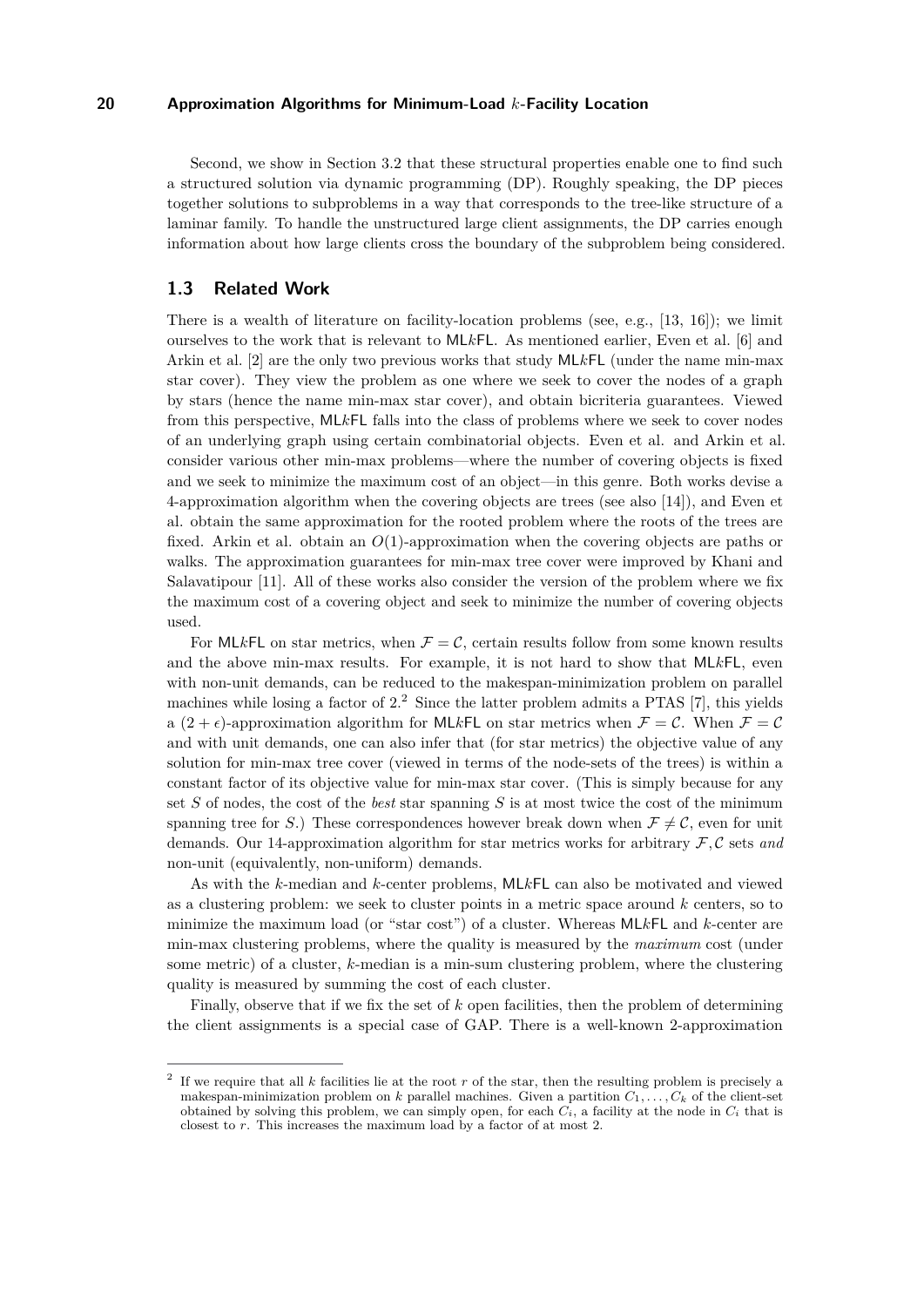algorithm for GAP [\[17\]](#page-16-14). As noted earlier, this algorithm plays a role in the *analysis* of our PTAS for line metrics (but not the algorithm itself), when we reason about the existence of well-structured near-optimal solutions.

# **2 Problem Definition**

In the minimum-load *k*-facility location (ML*k*FL) problem, we are given a set of clients  $\mathcal C$  and a set of facilities  $\mathcal F$  in a given metric space  $d$ . The distance between any pair of points  $i, j \in \mathcal{C} \cup \mathcal{F}$  is denoted by  $d(i, j)$ . Additionally we are given an integer  $k \geq 1$ . The goal is to select *k* facilities  $f_1, \ldots, f_k$  to open and assign each client *j* to an open facility so as to minimize  $\max_{i=1}^k \sum_{j \in \mathcal{C}: f(j)=i} d(i,j)$ , where  $f(j)$  is the facility to which client *j* is assigned. We use the terms facility and center interchangeably. We frequently use the term star to refer to a pair  $(f, S)$ , where f is an open facility in the solution and  $S \subseteq \mathcal{C}$  is the collection of clients assigned to  $f$ ; we also refer to  $f$  as the center of this star. The cost of this star, which is the load of facility *f*, is  $\sum_{j\in S} d(f, j)$ . Thus, our goal is to find *k* stars,  $(f_1, S_1), (f_2, S_2), \ldots, (f_k, S_k)$ , centered at facilities so that they "cover" all the clients (i.e.  $C = \bigcup_{i=1}^{k} S_i$ ) and the maximum load of a facility (or cost of the star) is minimized. Throughout, we use OPT to denote an optimum solution and  $L^{opt}$  to denote its cost.

# <span id="page-4-2"></span>**3 A PTAS for Line Metrics**

In this section we focus on ML*k*FL on line metrics and prove Theorem [1.](#page-4-0) Here, each client/facility  $i \in \mathcal{C} \cup \mathcal{F}$  is located at some rational point  $v_i \in \mathbb{R}$ . It may be that  $v_i = v_j$  for  $i \neq j$ , for instance when we have collocated clients. To simplify notation we use the term "point" to refer to a client or facility  $i \in \mathcal{C} \cup \mathcal{F}$  as well as to its location  $v_i$ . The distance  $d(i, j)$  between points  $i, j \in \mathcal{C} \cup \mathcal{F}$  is simply  $|v_i - v_j|$ . We assume that  $|\mathcal{C} \cup \mathcal{F}| = n$  and that  $0 \le v_1 \le v_2 \le \ldots \le v_n$ . For a star  $(f, S)$  in a MLkFL solution and for any  $v \in S$ , say that the open interval with endpoints  $f$  and  $v$  is an  $arm$  of the star  $(f, S)$  and we say that  $f$ covers *v*. For  $S' \subseteq S$ , we sometimes use the phrase "load of f by  $S''$ " to refer to the sum of the lengths of arms of  $f$  to the clients in  $S'$ . The main result of this section is the following theorem.

<span id="page-4-0"></span>**Find 1.** *There is a*  $(1+\varepsilon)$ *-approximation algorithm for* MLkFL *on line metrics for any* constant  $0 < \varepsilon \leq 1$ .

Our high-level approach is similar to other min-max problems. Namely, we present an algorithm that, given a guess *B* on the optimum solution value, will either certify that  $B < L^{opt}$  or else find a solution with cost not much more than *B*. Our main technical result, which immediately yields Theorem [1](#page-4-0) is the following.

<span id="page-4-1"></span>**► Theorem 2.** Let  $\Pi = (\mathcal{C} \cup \mathcal{F}, d, k)$  be a given MLkFL *instance on a line metric. For any constant*  $0 < \epsilon \leq 1$  *and any*  $B \geq 0$ *, there is a polynomial-time algorithm* A *that either finds a feasible solution with cost at most*  $(1+18\epsilon) \cdot B$  *or declares that no feasible solution with cost at most B exists.* If  $B \geq L^{opt}$ , then it always finds a feasible solution with cost at most  $(1 + 18\epsilon) \cdot B$ .

We show how to complete the proof of Theorem [1,](#page-4-0) assuming Theorem [2](#page-4-1) is true.

**Proof.** Set  $\epsilon := \epsilon/18$ . We use binary search to find a value  $B \leq L^{opt}$  such that algorithm A from Theorem [2](#page-4-1) finds a solution with cost  $\leq (1+18\epsilon) \cdot B \leq (1+18\epsilon) \cdot L^{opt}$ . Return this solution.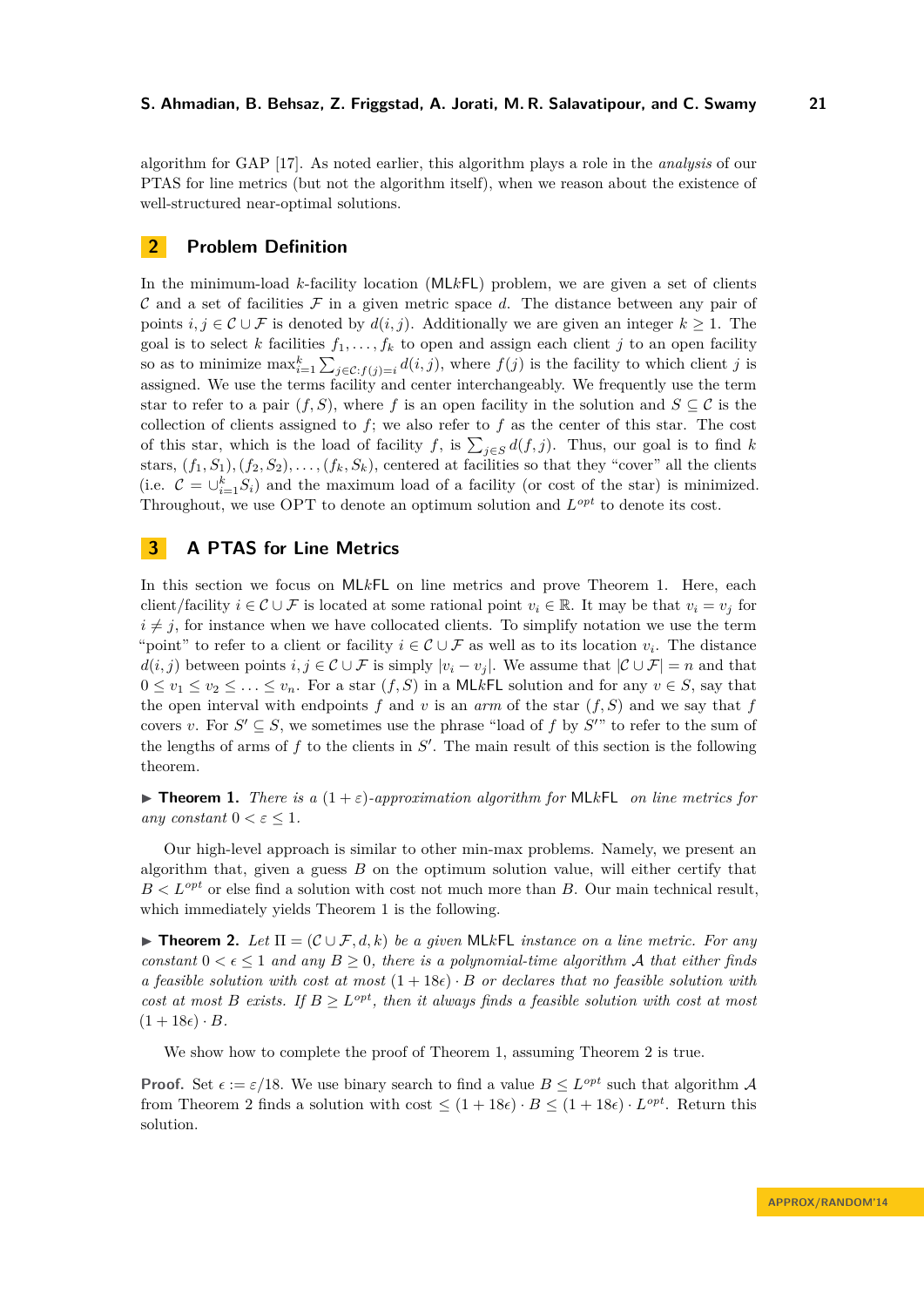Since the points  $v_i$  are rational and since  $n \cdot v_n$  is clearly an upper bound on the optimum solution, then we may perform the binary search over integers  $\alpha \in [0, nv_n\Delta]$  where  $\Delta$  is such that  $v_i \Delta \in \mathbb{Z}$  for each point *i*. For each such value  $\alpha$  in the binary search, we try algorithm A with value  $B = \frac{\alpha}{\Delta}$ . J

In what follows, we describe algorithm A. We will assume that  $B \geq L^{opt}$  and show how to find a solution with cost at most  $(1+18\epsilon) \cdot B$ . Let  $S_B$  denote a collection of stars  ${(f_1, S_1), \ldots, (f_k, S_k)}$  with cost at most *B*. In the remainder of this section, we will describe some preprocessing steps that simplify the structure of the problem. In Section [3.1](#page-5-0) we prove that a well-structured near-optimum solution exists and in Section [3.2](#page-7-0) we describe a dynamic programming algorithm that finds such a near-optimum well-structured solution.

Without loss of generality, we assume that  $1/\epsilon$  is an integer. We start with some preprocessing steps. Note that  $d(i, f) \leq B$  for any  $i \in S$  of a star  $(f, S)$  in  $S_B$ . So, if the distance of two consecutive points on the line is more than *B* then we can decompose an instance into instances where the distance of any two consecutive points is at most *B*. For each of the resulting instances  $\Pi'$ , we find the smallest  $k'$  such that running the subsequent algorithm on the instance with  $k'$  instead of  $k$  finds a solution with cost at most  $(1+18\epsilon)B$ . Since we are assuming  $B \geq L^{opt}$ , then the sum of these k' values over the subinstances is at most *k*. Note that in each subinstance  $\Pi'$  we can assume  $0 \le v_i \le n \cdot B$  for each point  $v_i$ .

Next, we perform a standard scaling of distances. Move every point  $i \in \mathcal{C} \cup \mathcal{F}$  left to its nearest integer multiple of  $\frac{eB}{n}$  and then multiply this new point by  $\frac{n}{eB}$ . That is, move *i* from  $v_i$  to  $\lfloor v_i \cdot n/\epsilon B \rfloor$ . Denote the new position of client/facility *i* by  $v'_i$ . The following describes how the optimum solutions to the original and new locations relate.

<span id="page-5-1"></span>**Lemma 3.** The optimum solution has cost at most  $(1 + 1/\epsilon) \cdot n$  in the instance given by *the new positions v*'. Furthermore, any solution with cost at most  $(1 + \alpha \epsilon) \cdot (1 + 1/\epsilon) \cdot n$  for *the new positions has cost at most*  $(1 + (2 + 2\alpha)\epsilon) \cdot B$  *in the original instance.* 

**Proof.** After sliding each point  $v_i$  left to its nearest integer multiple of  $\frac{\epsilon B}{n}$ , the distance between any two points changes by at most  $\frac{\epsilon B}{n}$ . Therefore, the load of any star changes by at most  $\epsilon B$  so each star has load at most  $(1 + \epsilon)B$ . Finally, after multiplying all points by  $\frac{n}{\epsilon B}$  we have that the maximum load of any star is at most  $(1 + 1/\epsilon) \cdot n$ .

Now consider any solution with cost at most  $(1 + \alpha \cdot \epsilon) \cdot (1 + 1/\epsilon) \cdot n$ . Scaling the points *v*' back by  $\epsilon B/n$  produces a solution with cost at most  $(1 + \alpha \cdot \epsilon)(1 + \epsilon) \cdot \epsilon B \leq (1 + (1 + 2\alpha)\epsilon) \cdot B$ . Then sliding, any two points  $i, j$  back to their original positions  $v_i, v_j$  changes their distance by at most  $\epsilon B/n$ , so doing this for all points changes the cost of any star by at most  $\epsilon B$ . The resulting stars then have cost at most  $(1 + (2 + 2\alpha)\epsilon) \cdot B$ .

In subsequent sections, we describe a  $(1+8\epsilon)$ -approximation for any one of the subinstances  $\Pi'$  of  $\Pi$ , except we use the new points  $v'_i$ . By Lemma [3,](#page-5-1) this gives us a solution to  $\Pi$  with cost at most  $(1 + 18\epsilon)B$ , proving Theorem [2.](#page-4-1) To simplify notation, we use  $v_i$  to refer to the *new* location of point  $i \in \mathcal{C} \cup \mathcal{F}$  (i.e. rename  $v_i'$  to  $v_i$ ). Similarly, the notation  $d(i, j)$  for  $i, j \in \mathcal{C} \cup \mathcal{F}$  refers to these new distances  $|v'_i - v'_j|$  and *B* denotes the new budget  $(1 + 1/\epsilon) \cdot n$ . From now on, we assume our given instance Π of ML*k*FL satisfies the following properties: a) Each point  $v_i$  is an integer between 0 and  $(1 + 1/\epsilon) \cdot n^2$ , b) There is a solution  $S_B$  with cost at most  $B = (1 + 1/\epsilon) \cdot n$ .

## <span id="page-5-0"></span>**3.1 Structure of Near Optimum Solutions**

In this section, we show that there is a near-optimum solution to the instance Π with clients and facilities  $\mathcal{C} \cup \mathcal{F}$  that has some suitable structural properties. In Section [3.2,](#page-7-0) we will find such a solution using a dynamic programming approach.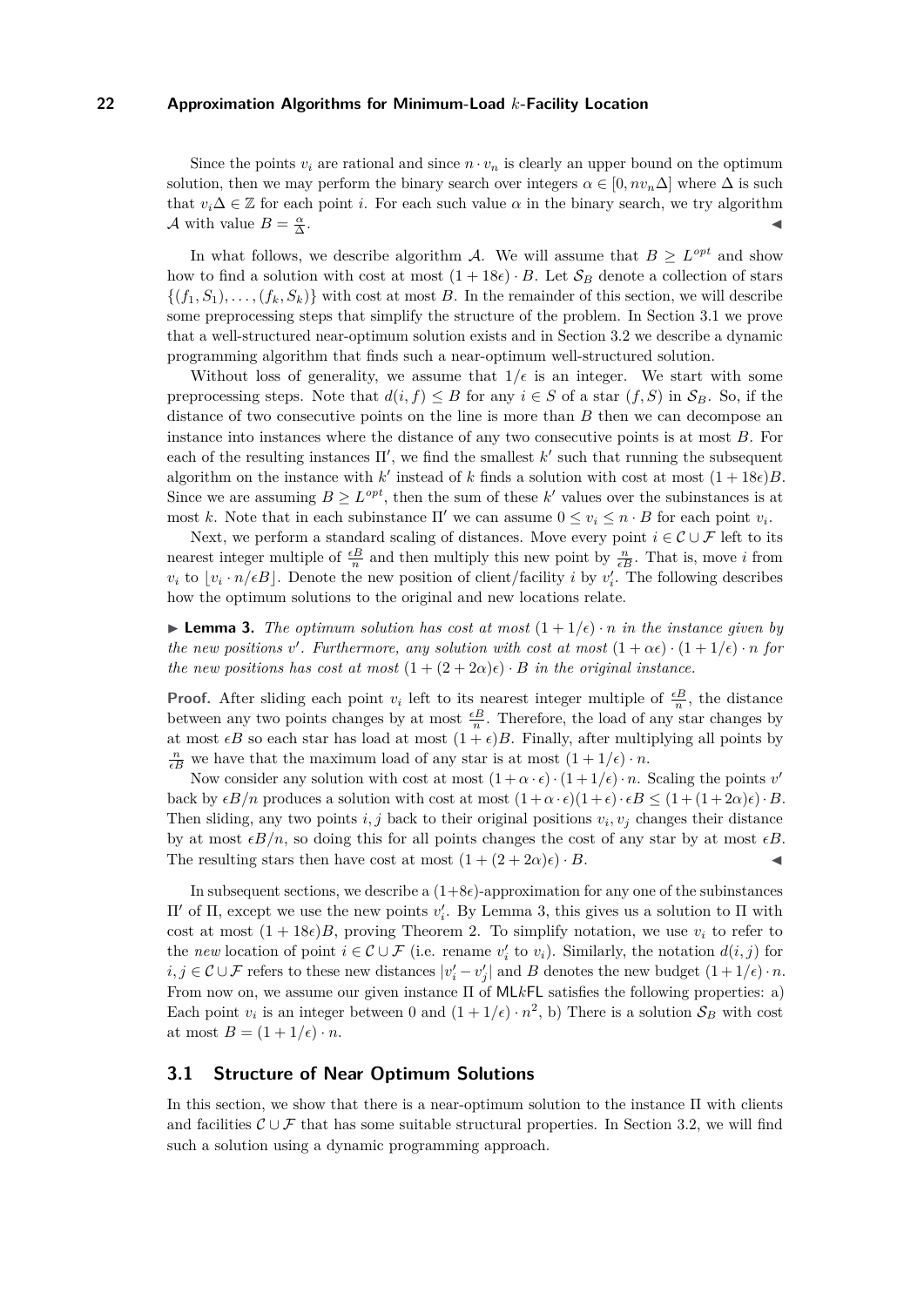We denote the open interval between two points  $v_i$  and  $v_j$  on the line by  $I_{i,j}$  and call this the *arm* between  $i$  and  $j$  (assuming that one of  $i, j$  is a client and the other is a facility). An arm  $I_{i,j}$  is *large* if  $d(i,j) > \epsilon B$  and is *small* otherwise. We say that two arms  $I_{i,j}$  and  $I_{i',j'}$  *cross* if  $I_{i,j}$  is not contained in  $I_{i',j'}$  or vice versa, and  $I_{i,j} \cap I_{i',j'} \neq \emptyset$ .

A *well-formed solution* for an ML*k*FL instance is a solution in which the small arms between clients and their assigned facilities (centers) do not cross. We show that there exists a low cost well-formed solution in two steps. First, we demonstrate the existence of a *fractional solution* where there are *k* (integral) facilities and the clients are assigned to these centers fractionally. This will be such that the fractional load of each facility is still at most *B*, all strictly fractional arms in the support have length at most  $2\epsilon B$ , and that all small arms in the support of the solution do not cross.

Second, we use a rounding algorithm for the Generalized Assignment Problem (GAP) by Shmoys and Tardos [\[17\]](#page-16-14) to round such a fractional solution to an integral solution with cost at most  $(1 + 2\epsilon)B$ . We emphasize that that this rounding algorithm is not a part of our algorithm, it is only used to demonstrate the existence of a well-structured solution.

For the first step, we will consider a fractional uncrossing argument to eliminate crossings. Instead of proving the fractional uncrossing process eventually terminates, we will instead provide a potential function that strictly decreases in a fractional uncrossing. This potential function is the objective function of a mixed integer-linear program below; thus an optimal solution will not contain any crossings between small arms its support.

We let  $C_B = \{f_1, \ldots, f_k\}$  denote the centers (facilities) of the stars in the solution  $S_B$ (recall that each star in  $C_B$  has cost/load at most *B*). The variable  $x_{ij}$  indicates that client *j* is assigned to facility  $f_i \in C_B$ . The first constraint ensures every client is assigned to some facility and the second ensures the cost of a star (i.e. load of a facility) does not exceed *B*.

We stress that this is *not* a relaxation for ML*k*FL. The objective function is more similar to the objective function for the *k*-median problem. Rather, we will only be using this to help demonstrate the existence of a well-formed solution. The objective function acts as a potential function.

<span id="page-6-0"></span>minimize 
$$
\sum_{f_i \in C_B} \sum_{j \in C} d(f_i, j) \cdot x_{ij}
$$
 (MIP)  
\nsubject to 
$$
\sum_{f_i \in C_B} x_{ij} = 1 \qquad \forall j \in C
$$

$$
\sum_{j \in V} d(f_i, j) \cdot x_{ij} \leq B \qquad \forall f_i \in C_B
$$

$$
x_{ij} \in \{0, 1\} \qquad \forall i, j : d(f_i, j) \geq 2\epsilon B
$$

$$
0 \leq x_{ij} \leq 1 \qquad \forall i, j : d(f_i, j) < 2\epsilon B.
$$

<span id="page-6-1"></span>I **Lemma 4.** *There is a feasible solution x to mixed integer-linear program* [\(MIP\)](#page-6-0) *where the small arms in the support of x do not cross.*

**Proof (Sketch).** First observe that there is in fact a feasible solution x because the integer solution  $S_B$  is feasible for this ILP. By standard theory of mixed-integer programming and the fact that the set of feasible solutions is bounded, there is then an optimal solution *x*. We claim that no two small arms in the support of an optimal solution to [\(MIP\)](#page-6-0) are crossing. The low-level details that support this claim will appear in the full version, but the idea is that if two small arms cross then we can fractionally uncross them to get a strictly better solution to [\(MIP\)](#page-6-0) and the new fractional arms have length at most  $2\epsilon B$ .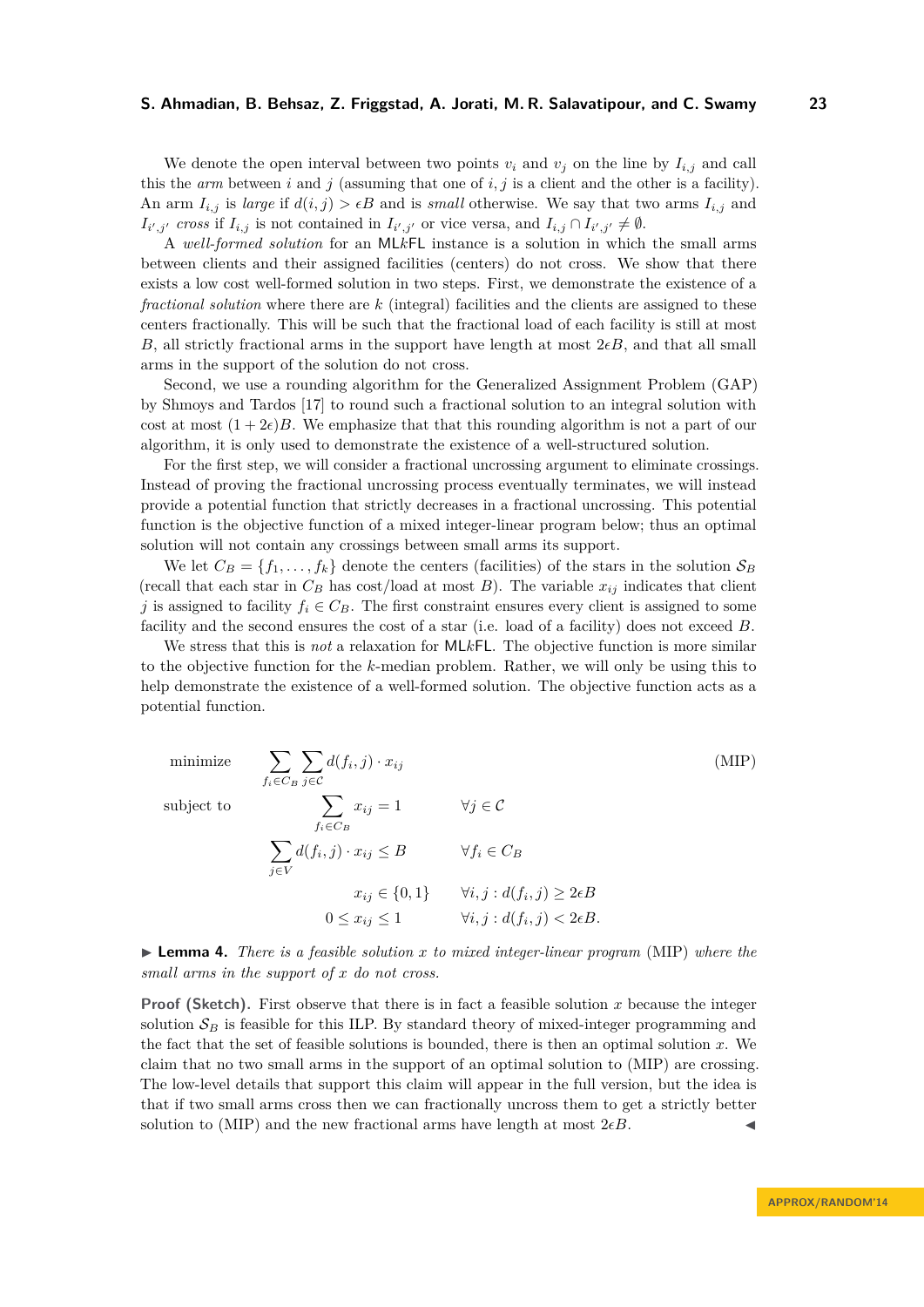We will use Lemma [4](#page-6-1) to prove the existence of a near-optimum solution to instance Π where the small arms used by clients do not cross. To complete this proof, we rely on a structural result concerning the polytope of a relaxation for the following scheduling problem.

▶ **Definition 5.** In the scheduling problem on unrelated machines, we are given machines  $m_1, \ldots, m_k$ , jobs  $j_1, \ldots, j_n$ , and processing times  $p(m_i, j_a) \geq 0$  between any job  $j_a$  and any machine  $m_i$ . The goal is to assign each job  $j_a$  to a machine  $\phi(j_a) \in \{m_1, \ldots, m_k\}$  to minimize the maximum total running time  $\sum_{a:\phi(j_a)=m_i} p(m_i, j_a)$  of any machine.

Shmoys and Tardos prove a result concerning the polytope of an LP relaxation for this problem, as a part of a more general result concerning the related *Generalized Assignment Problem* (GAP). The following summarizes the results they obtain that are relevant for our work.

<span id="page-7-1"></span>▶ **Theorem 6** (Shmoys and Tardos, [\[17\]](#page-16-14)). *Suppose we have a bound B and fractional values*  $x(m_i, j_a) \geq 0$  *for each job*  $j_a$  *and each machine*  $m_i$  *that satisfy the following:* 

 $\sum_{i=1}^{k} x(m_i, j_a) = 1$  *for each job*  $j_a$ *,* 

 $\sum_{a=1}^{n} p(m_i, j_a) x(m_i, j_a) \leq B$  for each machine  $m_i$ .

*Then there is an assignment*  $\phi$  *of jobs to machines such that*  $x(\phi(j_a), j_a) > 0$  *for each job*  $j_a$ *and the maximum load of any machine under*  $\phi$  *is at most*  $B + \max_{a,i:0 < x(m_i,j_a) < 1} p(m_i,j_a)$ .

We use the above theorem together with Lemma [4](#page-6-1) to prove the following.

<span id="page-7-2"></span>I **Theorem 7.** *There is a feasible (integer) solution to the* ML*k*FL *instance* Π *with maximum load*  $(1+2\epsilon)B$  *on each star such that no two small arms cross.* 

**Proof.** Let *x* <sup>∗</sup> be the fractional solution provided by Lemma [4.](#page-6-1) We view *x* <sup>∗</sup> as a solution to the following scheduling problem on unrelated machines. We have  $k$  machines  $m_1, \ldots, m_k$ , each corresponding to a facility  $f_i \in C_B$ . For each client  $a \in \mathcal{C}$ , there is a single job  $j_a$ . The processing time  $p(m_i, j_a)$  of job  $j_a$  on machine  $m_i$  is  $|v_i - v_a|$ , the distance between the corresponding locations.

Now,  $x^*$  fractionally assigns each job  $j_a$  to the machines to a total extent of 1 and the maximum (fractional) load at machine  $m_i$  is  $B$ . Furthermore, the only strictly fractional assignments (i.e. those with  $0 < x_{ij} < 1$ ) have  $|v_i - v_j| \leq 2\epsilon B$ . In the scheduling terminology, the only strictly fractional assignments are between a job  $j_a$  and a machine  $m_i$  such that  $p(m_i, j_a) \leq 2\epsilon B$ .

Theorem [6](#page-7-1) shows we can transform this fractional assignment  $x^*$  into an integer assignment such that a) if client *j* is assigned to facility/center *i*, then  $x_{ij}^* > 0$  and b) the maximum load of a facility is  $B + \max_{i,j:0 \le x_{ij}^* \le 1} |v_i - v_j| \le B + 2\epsilon B$ . In this solution, small arms used by clients do not cross because they come from the support of *x* ∗ . J

I Remark. Our distinction between small and large arms is not just for the sake of obtaining a PTAS. In fact, we do not know if there is a completely uncrossed, *O*(1)-approximate solution. For instance, we have an example where iterating the fractional uncrossing argument to uncross all arms may create a fractional arm whose length is longer than *B* by a super-constant factor.

## <span id="page-7-0"></span>**3.2 Finding a Well-Formed Solution**

## **3.2.1 Step Min-max Cost**

Theorem [7](#page-7-2) shows that there is a solution of cost at most  $(1 + 2\epsilon)B$  such that no two small arms (i.e. length  $\leq \epsilon B$ ) used to assign clients to centers cross. Call this solution  $S'_{\mathcal{B}}$ . We now show that we can find such a well-structured solution of cost at most  $(1 + 8\epsilon)B$ .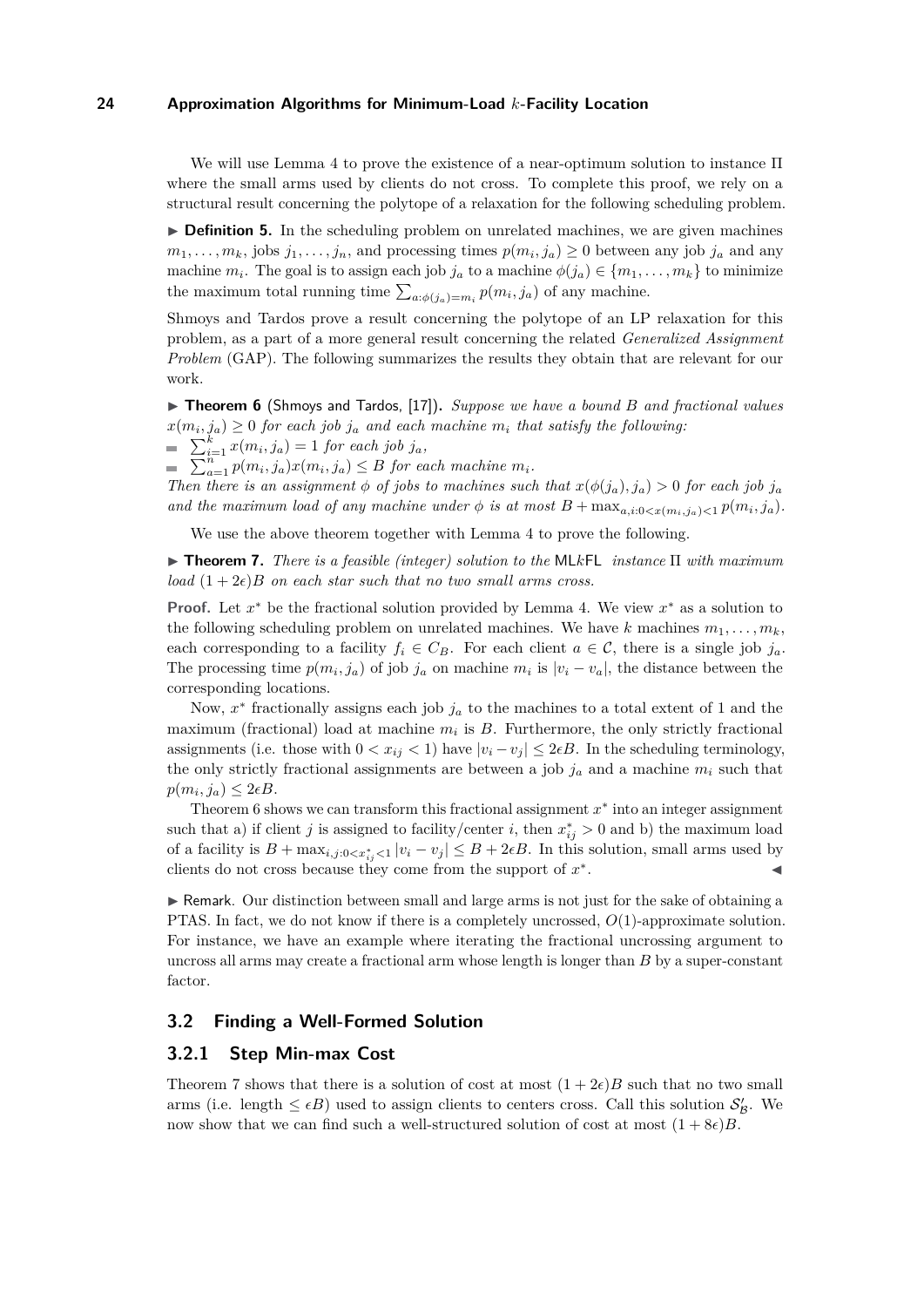The main idea behind our approach is the following. If it were true that a near-optimum solution did not have any crossing arms (large or small) then we can find such a solution using a dynamic programming approach. At a very high-level, we could exploit the laminar structure of the solution by decomposing the solution into a family of nested intervals  $\mathcal I$  such that for every  $I \in \mathcal{I}$  there is one center *c* with  $v_c \notin I$  such that clients in *I* are served either by centers in *I* or by *c*. From this, we can consider triples  $(I, c, r)$  where  $I \in \mathcal{I}$ , *c* is a location outside of *I* and *r* is some integer between 0 and  $\text{poly}(n, 1/\epsilon)$  describing the load assigned to *c* from clients in *I*. We can look for partial solutions parametrized by these triples and relate them through an appropriate recurrence.

Unfortunately, we are only guaranteed that the small arms do not cross in our nearoptimum solution so the collection of all arms in the solution is not necessarily laminar. To handle this general case, we must carry extra information through our dynamic programming approach. We begin by coarsening how we measure the length of long arms.

First, recall that all long arms have length more than  $\epsilon B$ . Thus, each facility is serving at most  $\frac{(1+2\epsilon)B}{\epsilon B} \leq \frac{3}{\epsilon}$  clients that are at distance more than  $\epsilon B$ ; in other words each star is assigned at most  $\frac{3}{\epsilon}$  long arms in the solution provided by Theorem [7.](#page-7-2) Say that one such long arm is between client *j* and center *i*. If we moved both *j* and *i* left to their nearest integer multiples of  $\epsilon^2 B$ , then their distance changes by at most  $\epsilon^2 B$ . If this is done for all long arms assigned to a center *i*, then the total load of center *i* due to long arms changes by at most  $3\epsilon B$ .

Now, notice that this way to measure the distance between client *j* and center *i* is simply  $\epsilon^2 B$  times the number of integer multiples of  $\epsilon^2 B$  that lie in the half-open interval  $(v_i, v_j]$  if  $v_i < v_j$  or  $(v_j, v_i]$  if  $v_j < v_i$ . In the dynamic programming algorithm described below, we will use this coarse method to measure the distance of long arms and call this the *perceived cost* of the star. More specifically, the perceived cost of a star  $(f, S)$  is the total cost of the small arms plus  $\sum_{j \in S: I_{f,j}} \log |v''_j - v''_j|$  where  $v''_i$  is the nearest multiple of  $\epsilon^2 B$  to the left of  $v_i$ . The following is proved using arguments similar to the proof of Lemma [3,](#page-5-1) recalling that every star in  $S'_{\mathcal{B}}$  has at most  $3/\epsilon$  long arms.

**Lemma 8.** The perceived cost of every star in  $S'_B$  is at most  $(1+5\epsilon)B$ . Furthermore, any *star with perceived cost at most*  $(1 + 5\epsilon)B$  *and at most*  $3/\epsilon$  *long arms has (actual) cost at*  $most (1 + 8\epsilon)B$ *.* 

Our dynamic programming algorithm will find a solution with perceived cost at most  $(1 + 5\epsilon)B$  and at most  $3/\epsilon$  large arms per star, so the actual cost will be at most  $(1 + 8\epsilon)B$ .

## **3.2.2 Dynamic Programming**

Before we formally define the subproblems of dynamic programming, we discuss the structure of a well-formed solution, say S. We call a client covered by a small (large) arm a *small client* (*large client*), respectively. Let the *small span or s-span* of a star be the interval, possibly empty, formed from the left most to the right most small client in this star. Since the small arms do not intersect in S, for any two s-spans  $I_1$  and  $I_2$  of two stars, either  $I_1 \cap I_2 = \emptyset$  or  $I_1 \subseteq I_2$  or  $I_2 \subseteq I_1$ . Therefore, the  $\subseteq$  relation between s-span of stars in S defines a laminar family (a forest like structure).

Also, consider the restriction of S to the interval  $I_{i,j}$  for two arbitrary points  $v_i$  and  $v_j$ . Assume that an arm has a direction and goes from the center of the star (i.e. the facility) to the client that it covers. There are some large arms that enter or leave this interval from  $v_i$ or  $v_j$ . There are two types of arms: the arms that enter the interval  $I_{i,j}$  from  $v_i$  or  $v_j$  or the arms that leave the interval  $I_{i,j}$  from  $v_i$  or  $v_j$ ; for example a center inside the interval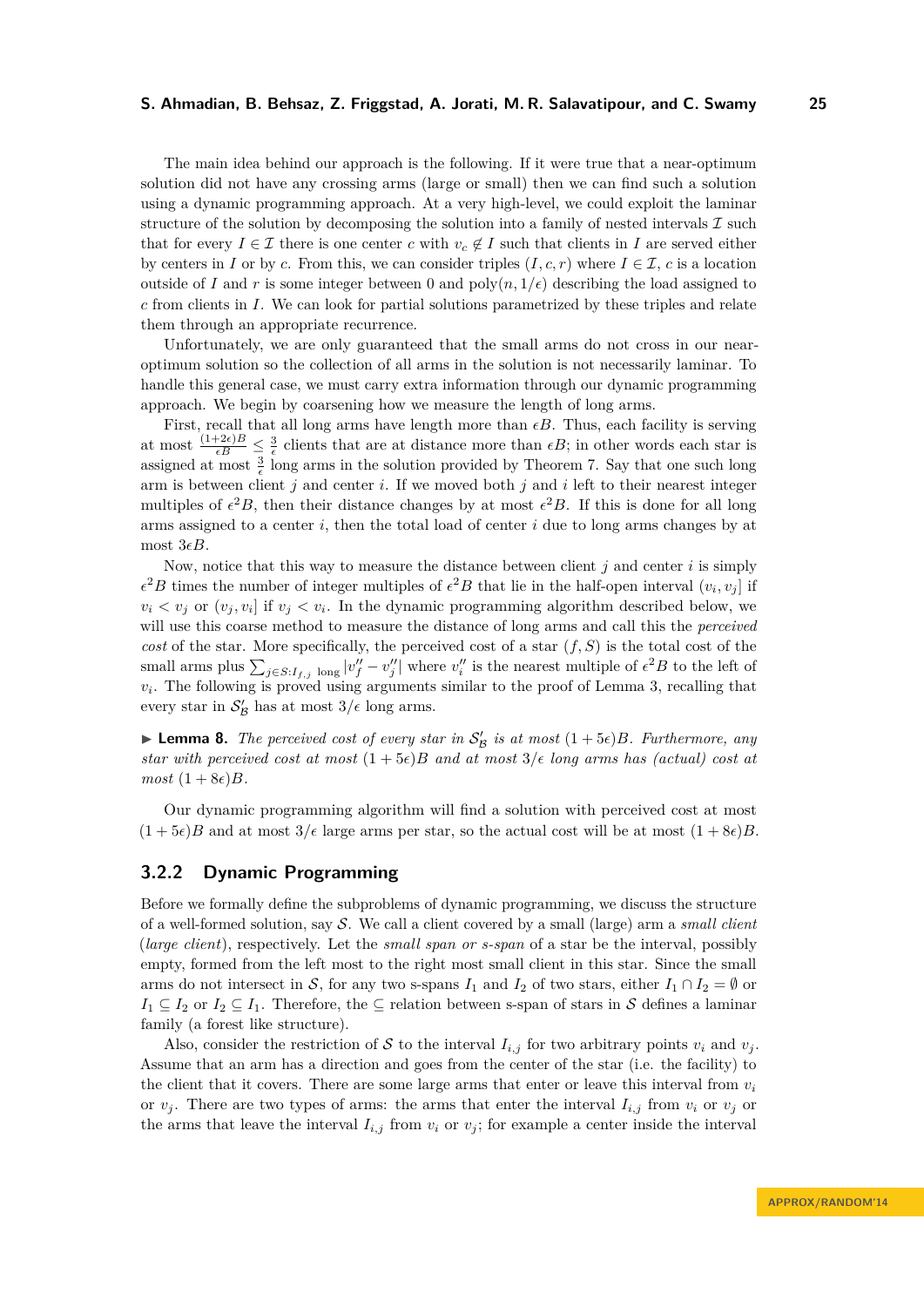$I_{i,j}$  might cover a client outside this interval or a center to the left of *i* might cover a client inside the interval or a client to the right of *j*. Note that a large arm may have both these types, i.e., it enters from one endpoint and leaves from the other endpoint. The arms that enter the interval can cover the *deficiency* of coverage for some client in the interval and the arms that leave the interval provide coverage for some client outside of interval and can be viewed as *surplus* to the demand of coverage of the clients in the interval. Also, recall that in the perceived cost, the length of a large arm is measured as an integer multiple q of  $\epsilon^2 B$ , where  $0 \le q \le \frac{1}{\epsilon^2}$ .

By the above observations, we can keep the information of all large arms that enter or exist the interval  $I_{i,j}$  in four size  $\frac{1}{\epsilon^2} + 1$  vectors  $D_i$ ,  $S_i$ ,  $D_j$ , and  $S_j$ , which are the deficiency and surplus vectors of  $v_i$  and the deficiency and surplus vectors of  $v_j$  with respect to  $I_{i,j}$ , respectively. The *q*th entry  $(0 \le q \le \frac{1}{\epsilon^2})$  of each of these vectors is an integer between 0 and  $|C|$ . The *q*th element of vector  $D_i$  is the number of large arms entering from  $v_i$  having perceived length  $q \cdot \epsilon^2 B$  past  $v_i$ . More specifically, it is the number of clients  $j'$  with  $v_{j'} \ge v_i$ that are assigned to a center *c* with  $v_c < v_i$  such that the interval  $(v_i, v_{j'}]$  contains *q* multiples of  $\epsilon^2 B$ . In the same vein, entry q of  $S_i$  records the number of clients *j'* with  $v_{j'} < v_i$  that are assigned to a center *c* with  $v_c \geq v_i$  such that the interval  $(v_c, v_i]$  contains *q* multiples of  $\epsilon^2 B$ . Similarly,  $\mathbf{D}_j(q)$  is the number of large arms entering from  $v_j$  with perceived length *q prior to*  $v_j$  and  $\mathbf{S}_i(q)$  is the number of large arms exiting from  $v_j$  with perceived length *q* past *i*.

## **3.3 The Table**

The table we build in our dynamic programming algorithm captures "snapshots" of solutions bound between two given points plus some information on how arms cross these points. We consider the values  $A(k', i, j, c, \beta, \mathbf{D_i}, \mathbf{D_j}, \mathbf{S_i}, \mathbf{S_j})$  corresponding to subproblems. The meanings of the parameters are as follows. 1)  $1 \leq i \leq j \leq n$  corresponds to the interval  $I_{i,j}$ , 2)  $0 \leq k' \leq k$  is the number of centers (of stars) in the interval  $I_{i,j}$ , 3)  $c \in \mathcal{F}$  denotes a single point with either  $c < i$  or  $c > j$  (i.e. outside of  $I_{i,j}$ ) that is the center of some star, or else *c* = ⊥. If  $c \neq \bot$  it is the only center outside of  $I_{i,j}$  with small arms going into  $I_{i,j}$  and the total cost of small arms that *c* pays to cover vertices in  $I_{i,j}$  is  $\beta$  where  $0 \leq \beta \leq (1 + 5\epsilon)B$  is an integer. 4)  $D_i$ ,  $D_j$ ,  $S_i$ ,  $S_j$  are deficiency and surplus vectors for the endpoints of interval *I*<sub>*i,j*</sub>. Note that in the above, if  $c = \perp$  then the value of  $\beta$  can be assumed to be zero. Let *q* denote the number of multiples of  $\epsilon^2 B$  lying in the interval  $(v_i, v_j]$ .

The subproblem  $A(k', i, j, c, \beta, \mathbf{D_i}, \mathbf{D_j}, \mathbf{S_i}, \mathbf{S_j})$  is true if and only if the following holds. It is possible to open  $k'$  centers in the interval  $I_{i,j}$  and assign each  $i' \in \mathcal{C}$  with  $i \leq i' \leq j$ : 1) to one of these open centers, or 2) to center *c*, if  $c \neq \bot$ , 3) or as a large arm exiting  $I_{i,j}$ , and also assign some of the large arms entering  $I_{i,j}$  to these open centers such that: 1) the perceived load of each of the *k*' centers is at most  $(1+5\epsilon)B$ , 2) the load of *c* from small arms originating  $i' \in \mathcal{C}$  with  $i \leq i' \leq j$  is at most  $\beta$ , 3) and the large arms entering and/or exiting  $I_{i,j}$  are *consistent* with  $D_i$ ,  $D_j$ ,  $S_i$ ,  $S_j$ .

By consistent, we mean the following. First, for each  $0 \le a \le e^{-2}$ , each of the  $D_i(a)$ large arms entering  $I_{i,j}$  is assigned to an open center f such that  $(v_i, v_f]$  contains precisely a integer multiples of  $\epsilon^2 B$ , or (if  $q \leq a$ ) exits  $I_{i,j}$ . A similar statement applies to  $\mathbf{D_j}(a)$ . Then for each  $0 \le a \le e^{-2}$  we have that  $S_j(a)$  is precisely the number of large arms represented by  $\mathbf{D_i}(a-q)$  that are not assigned to one of the *k*' open centers in the interval plus the number of large arms originating from clients in the interval that exit by passing  $v_j$  and have perceived length *a* past  $v_i$ . Finally, we also require that no open center serves more than  $3/\epsilon$ clients using large arms.

The number of table entries is polynomial, because  $k', i, j, c$  are in  $O(n)$  and  $\beta'$  is a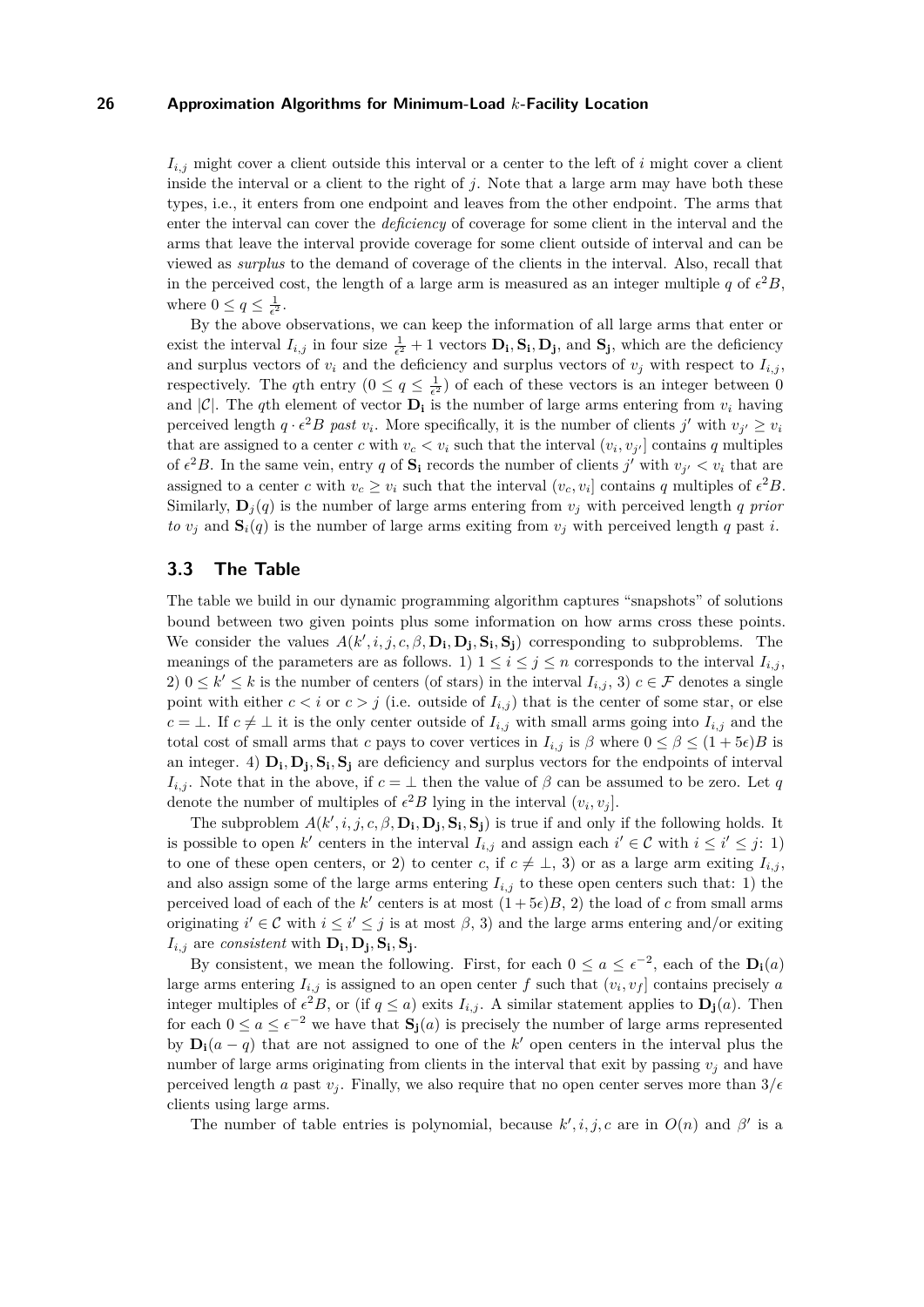<span id="page-10-0"></span>

**Figure 1** Case 1 of recursive step.

polynomial in *n* and  $\frac{1}{\epsilon}$  and the deficiency and surplus vectors are in  $O(n^{1+1/\epsilon^2})$ , which is polynomial for a constant  $\epsilon$ . We shortly explain how one can compute the table entries in polynomial time. After that, to find out if there is a feasible solution having perceived cost  $(1 + 5\epsilon)B$ , one simply needs to look at the value of  $A[k, 1, n, \perp, 0, \mathbf{0}, \mathbf{0}, \mathbf{0}, \mathbf{0}]$ , where **0** is a vector having  $1 + 1/\epsilon^2$  zero components.

## **3.4 The Recurrence**

In this subsection we present the recurrence for the dynamic program of the PTAS for line.

**Base Case.** The base case is when  $k' = 0$  and  $i = j$ . Without loss of generality assume that *i* is a client (or else there is nothing to be covered). First, assume  $c = \perp$  and so  $\beta = 0$ or  $c \neq \perp$  but  $\beta = 0$ . In either case, *v<sub>i</sub>* must be covered with a large arm. Assume this arm comes from left. In this case, the first component of **D<sup>i</sup>** , which corresponds to the number of large arms having perceived length  $0 \cdot \epsilon^2 B = 0$  passed  $v_i$ , must be non-zero and one more than the first component of **S<sup>j</sup>** , because one will be used to cover *i*. All other components of these vectors must be the same. Also, all components of **S<sup>i</sup>** and **D<sup>j</sup>** must be the same. The case that the arm comes from right is similar. Now, assume  $c \neq \perp$  and  $\beta \neq 0$ . Then,  $v_i$  is a small client and it must be covered by  $v_c$ . Therefore,  $d(v_i, v_c)$  must be equal to  $\beta$ . Also, we must have  $D_i = S_j$  and  $S_i = D_j$ . In all other cases, the entry of the table will be set to False.

**Recursive Step.** Next, we show how to determine if  $A[k', i, j, c, \beta, D_i, D_j, S_i, S_j]$  is true when the parameters do not represent a base case by relating its value to values of smaller problems. In what follows, by *guessing* a parameter, we mean that we try all *polynomially* many possible values of that parameter and if one of them results in a feasible solution, we set the value of the current subproblem to true. We consider two cases regarding value of *c*:

**1.**  $c \neq \perp$  and  $\beta > 0$ . There must be a small client in  $I_{i,j}$  covered by *c*. We guess *j'* to be the leftmost small client in  $I_{i,j}$  covered by  $c$ . Now, we can break the subproblem into two smaller subproblems at the left and right sides of  $j'$  (see Figure [1\)](#page-10-0). If  $j' = i$  or  $j' = j$ , one of the subproblems is empty and its value can be considered as true. Thus, assume  $i < j' < j$ . We guess  $k''$  the number of stars having center in  $I_{i,j'-1}$  and so the remaining  $k' - k''$  centers will be in  $I_{j'+1,j}$ . Also, we guess the deficiency and surplus vectors,  $D_{j'-1}$ ,  $S_{j'-1}$ , at  $v_{j'-1}$  for the interval  $I_{i,j'-1}$ , and  $D_{j'+1}$ ,  $S_{j'+1}$ , at  $v_{j'+1}$  for the interval  $I_{j'+1,j}$ , such that all are consistent in the sense that  $S_{j'-1}(q) = D_{j'+1}(q - q')$ where q' is the number of integer multiples of  $\epsilon^2 B$  in  $(v_{j'-1}, v_{j'+1}]$ , and similarly for large arms crossing  $v_{j'}$  from right to left.

We check to see if  $A[k'', i, j'-1, \perp, 0, D_i, S_i, D_{j'-1}, S_{j'-1}]$  is true. If it is true, we examine the second subproblem. The coverage that  $c$  provides to the right of  $j'$  can be computed as  $\beta'$  where  $\beta' = \beta - d(v_c, v_{j'})$ . We let  $c' = c$  if  $\beta' > 0$ , and  $c' = \bot$  if  $\beta' = 0$ . If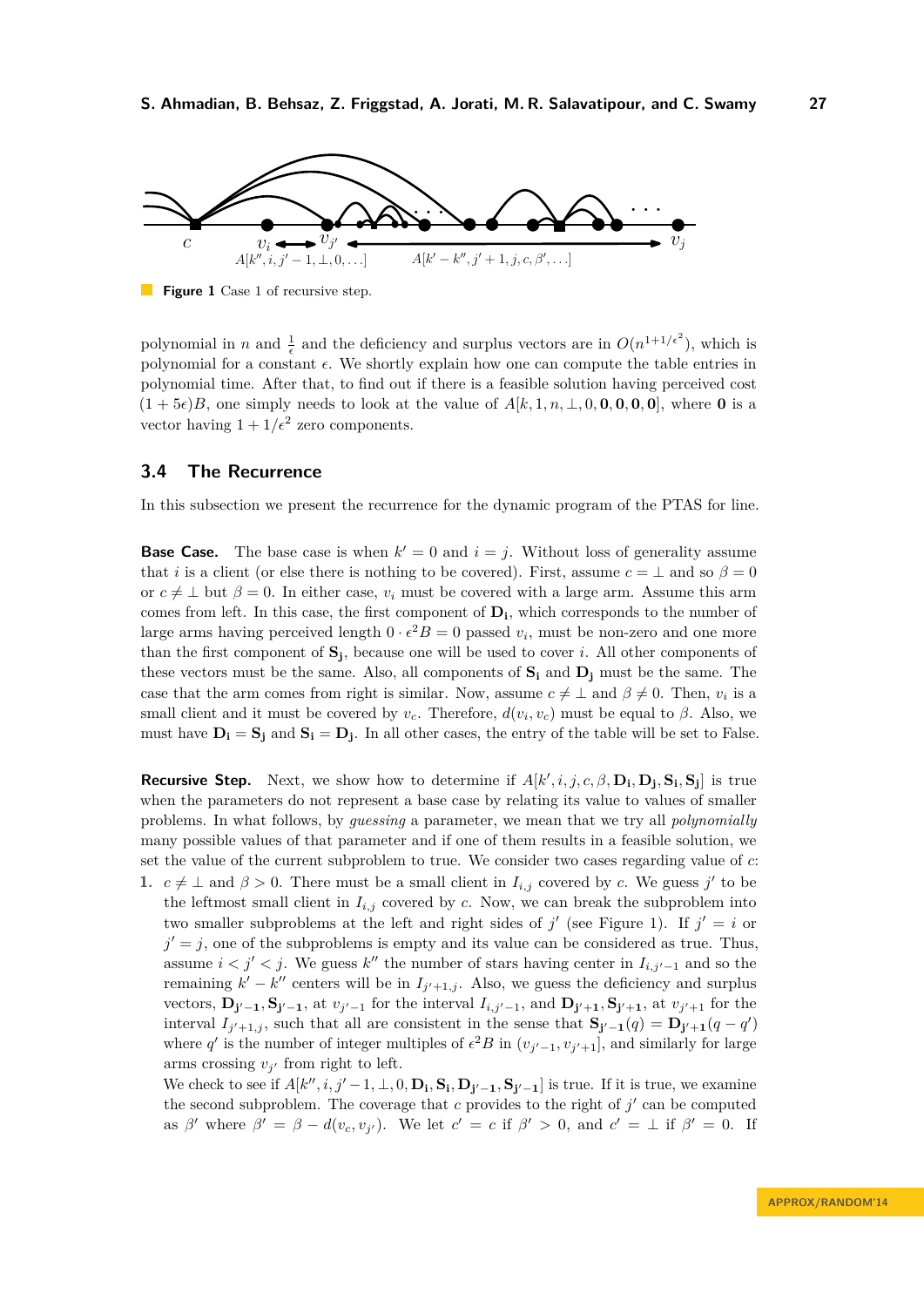<span id="page-11-0"></span>

**Figure 2** Case 2b of recursive step.

 $A[k'-k'',j'+1,j,c,\beta',\mathbf{D}_{j'+1},\mathbf{S}_{j'+1},\mathbf{D}_j,\mathbf{S}_j]$  is also true, we set the value of subproblem true.

- **2.**  $c \neq \perp$  and  $\beta = 0$ , or  $c = \perp$ . We consider two subcases regarding value of k':
	- (a)  $k' = 0$ . All clients in  $I_{i,j}$  must be covered by large arms from centers (facilities) outside the interval. First suppose that *i* is a client and, without loss of generality, assume  $v_i$  is covered by a large arm from the left. Then, the number of large arms having length  $0 \cdot \epsilon^2 B = 0$  passed  $v_i$  must be non-zero and we use one such arm to cover  $v_i$ . In this case we define  $\mathbf{D_i'} = \mathbf{D_i} - (1, 0, \dots, 0)$ , i.e., the updated deficiency vector after covering *i*. If *i* is not a client (and so does not need to be covered) we define  $D'_i = D_i$ . In both cases (whether *i* is a client or not) suppose that  $(v_i, v_{i+1}]$  has q multiples of  $\epsilon^2 B$  for some  $0 \le q \le 1/\epsilon^2$ . Thus, the value of the first *q* components in  $D'_i$  must be zero. Define a deficiency vector  $D_{i+1}$  for  $i + 1$ , which is equal to the vector obtained by shifting the values of  $\mathbf{D}'_i$ , q places to the left (add trailing zeros for the values missing). Also, the last *q* components of  $S_i$  must be zero, too (or else the arms that start at a node  $v_{j'} \ge v_{i+1}$  and exits  $v_i$  will have length larger than *B*). Define a surplus vector  $S_{i+1}$  for  $i+1$ , which is equal to the vector obtained by shifting the values of **S<sup>i</sup>** , *q* places to the right (add leading zeros for the values missing). We set the value of this subproblem to  $A[0, i+1, j, \perp, 0, \mathbf{D_{i+1}}, \mathbf{S_{i+1}}, \mathbf{D_j}, \mathbf{S_j}].$
	- **(b)**  $k' > 0$ . Note that since  $c \neq \perp$  and  $\beta = 0$ , or  $c = \perp$ , no small arm can enter  $I_{i,j}$ . Consider the set of centers in  $I_{i,j}$ . The s-span (interval of small arms) of these centers forms a laminar family. Consider the roots of the forest of this laminar family and let  $c'$  be the center corresponding to the leftmost root; we guess  $c'$  (see Figure [2\)](#page-11-0). Observe that the s-span of  $c'$  is not contained in the s-span of any other star having a center in  $I_{i,j}$ . This star has at most  $3/\epsilon$  large arms. Recall that in the perceived cost of a star, the length of large arms is measured in multiples of  $\epsilon^2 B$ . For each  $0 \le q \le 1/\epsilon^2$ , we guess  $n_q^{(l)}$  and  $n_q^{(r)}$  the number of length  $q \cdot \epsilon^2 B$  large arms that  $c'$ has (with respect to perceived cost) to its left and its right, respectively. We also guess  $k''$  the number of stars having center in  $I_{i,c'-1}$ . We must have  $k'-k''-1 \geq 0$ stars having center in  $I_{c'+1,j}$ . Also, we guess  $\beta'$  where  $c'$  provides  $\beta'$  coverage to its left side. Finally, we guess the deficiency and surplus vectors,  $D_{c'-1}, S_{c'-1}$ , at  $v_{c'-1}$ for the interval  $I_{i,c'-1}$  and we guess the deficiency and surplus vectors,  $D_{c'+1}$ ,  $S_{c'+1}$ , at  $v_{c'+1}$  for the interval  $I_{c'+1,j}$  and make sure that these vectors are consistent in the sense that  $\mathbf{D}_{\mathbf{c'}+1}(q-q') = \mathbf{S}_{\mathbf{c'}-1}(q) - n_q^{(l)}$  where  $q'$  is the number of integer multiples of  $\epsilon^2 B$  in  $(v_{c'-1}, v_{c'+1}]$ , and similarly for the large arms crossing *c*' from right to left.

Now, we can break the subproblem into two smaller subproblems at the left and right sides of c'. We first check to see if  $A[k'', i, c'-1, c', \beta', \mathbf{D_i}, \mathbf{S_i}, \mathbf{D_{c'-1}}, \mathbf{S_{c'-1}}]$  is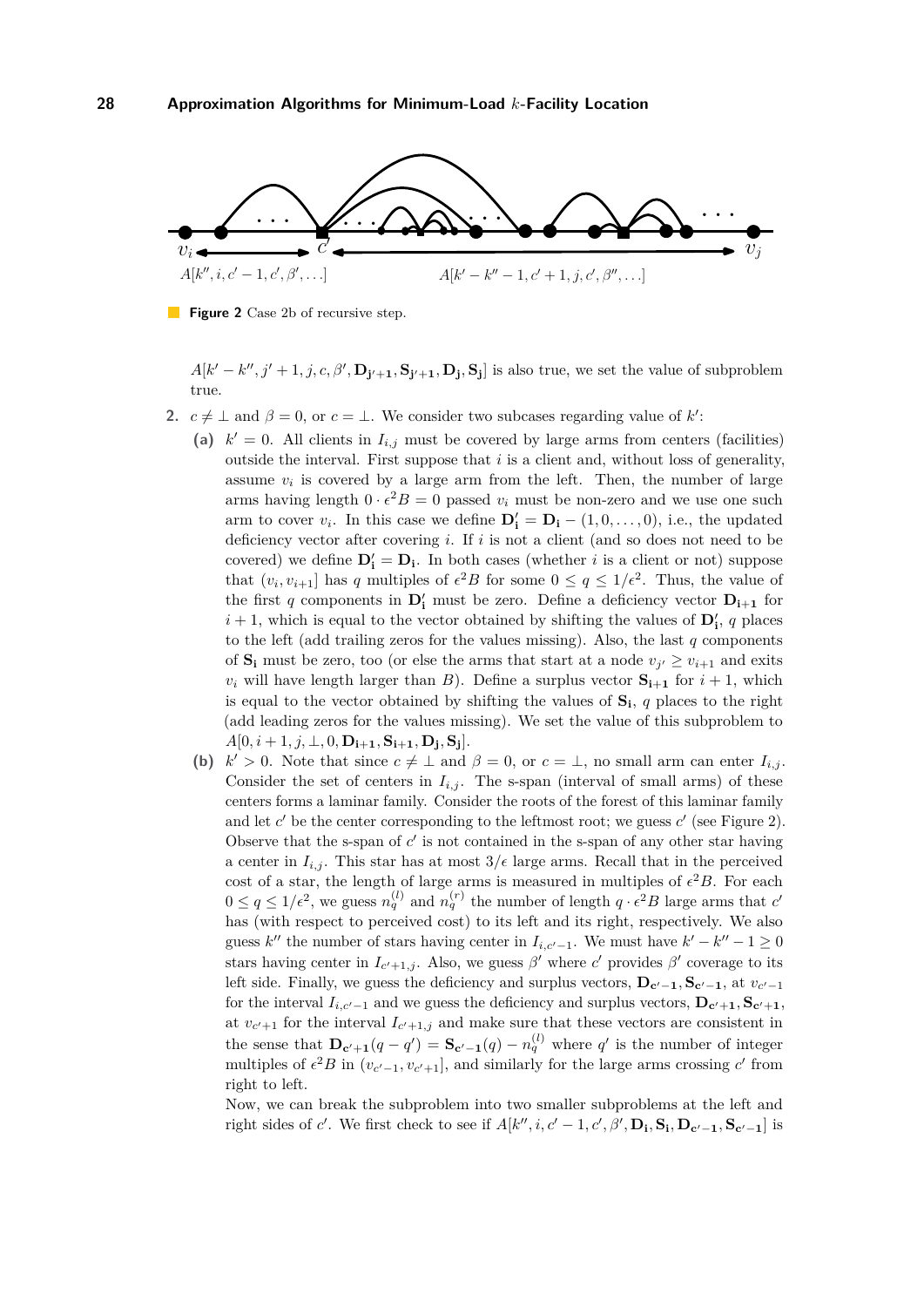true (if  $\beta' = 0$ , we check  $A[k'', i, c' - 1, \perp, 0, D_i, S_i, D_{c'-1}, S_{c'-1}]$ ). We guess  $\beta''$ such that  $\beta' + \beta'' + \sum_{q=0}^{\frac{1}{\epsilon^2}} (n_q^{(l)} + n_q^{(r)})q$ , where the cost of small arms of *c'* to clients in  $I_{c'+1,j}$  is  $\beta''$ . We check and if  $A[k'-k''-1,c'+1,j,c',\beta'',\mathbf{D}_{c'+1},\mathbf{S}_{c'+1},\mathbf{D_j},\mathbf{S_j}]$ is also true, we set the value of subproblem true (again if  $\beta'' = 0$ , we check  $A[k'-k''-1, c'+1, j, \perp, 0, \mathbf{D}_{c'+1}, \mathbf{S}_{c'+1}, \mathbf{D}_{j}, \mathbf{S}_{j}]).$ 

# <span id="page-12-0"></span>**4 Tree Metrics**

The extension of the PTAS presented for line metrics to tree metrics is not clear. However, there is a QPTAS for line metrics (see [\[10\]](#page-16-11)) which uses a somewhat different approach. We describe the high level idea of that QPTAS (for line metrics) here and refer the reader to [\[10\]](#page-16-11) for details. Then we explain how that approach can be extended to a QPTAS for tree metrics.

As before assume we have our points  $v_1 \le v_2 \le \ldots \le v_n$  on a line and we have a guessed bound *B* on the value of optimum. With a similar scaling approach as in Section [3](#page-4-2) we can assume that the minimum distance between two consecutive points  $i, i + 1$  is at least  $\epsilon B/n^2$ and at most *B*; thus the maximum pairwise distance is at most *nB*. Scaling everything by  $\epsilon B/n^2$  we can assume the minimum distance is at least 1 the maximum distance between consecutive points is  $n^3/\epsilon$  and that *B* is at most  $n^4/\epsilon$ . This will increase the cost of the solution to at most  $(1 + \epsilon)B$ . We then use a dynamic programming (DP) that computes a  $(1 + \epsilon)$ -approximate solution to an instance satisfying above conditions. Each subproblem is defined by an interval  $I_{i,j}$  and parameter  $k'$ , and the goal is to cover the clients in this interval with  $k'$  stars whose centers are in this interval and some other stars whose centers are outside. We use a binary dissection to break the problem into two (almost) equal parts *Ii,m* and  $I_{m+1,j}$  where *m* is the middle point. This gives rise to a dissection tree of height  $O(\log n)$ with the interval  $I_{1,n}$  at the root and *n* singleton intervals  $I_{i,i}$  as leaves. So the height of the recursion is  $O(\log n)$ . As before we keep deficiencies and surpluses vectors for the two ends  $v_i$  and  $v_j$ :  $\mathbf{D_i}, \mathbf{D_j}, \mathbf{S_i}, \mathbf{S_j}$ , but they are defined slightly differently. Consider vector  $\mathbf{S_i} = (s_1^{(i)}, \dots, s_{\sigma}^{(i)})$  (with  $\sigma$  to be defined soon). Each  $s_a$  will keep the number of clients to the left of this interval (i.e. before  $v_i$ ) that are at an approximate distance  $l_a$  and are served by centers to the right of *i* (possibly after *j*). Similarly  $S_i$  stores the number of clients to the right of  $v_j$  that are served by centers before *j*.  $D_i$  and  $D_j$  will be representing the number of clients inside  $I_{i,j}$  within an approximate certain distance from  $v_i$  (or  $v_j$ ) that are to be covered by a center outside of the interval. To cut down on the interface of an interval  $I_{i,j}$ with the rest of the line, we round up the surplus and deficiency lengths on each of the right and left sides to the nearest power of  $(1 + \epsilon'/\log n)$ , for some  $\epsilon'$  depending on  $\epsilon$ , at each level of dissection. Thus, we only keep track of lengths  $l_a = (1 + \epsilon'/\log n)^a$ ,  $a \in \{1, ..., \sigma\}$ . For instance, for  $S_i = (s_1^{(i)}, \ldots, s_{\sigma}^{(i)}), s_a^{(i)}$  will be the number of clients to the left of  $I_{i,j}$  that are at (scaled up) distance  $(1 + \epsilon'/\log n)^a$  from *i* that are served by centers inside the interval *I*<sub>*i,j*</sub>. So there will be  $\sigma = O(\log n \cdot \log B/\epsilon') = O(\log^2 n/\epsilon')$  different lengths and as a result at most  $n^{O(\log^2 n/\epsilon')}$  different surplus and deficiency vectors. In this way, each arm of a star will be scaled up by a factor of at most  $(1 + \epsilon'/\log n)$  at each level of DP computation (to account for the rounding), and since the depth of recursion (dissection) is  $\lceil \log n \rceil$ , this will result in an extra factor of  $(1 + \epsilon') \log n^{\lfloor \log n \rfloor} \leq (1 + \epsilon)$  (for a suitable choice of  $\epsilon'$ ) over the entire length of each arm. In other words, if a subproblem for an interval *i, j* and parameter  $k'$  is feasible (with each star costing at most *B*) without rounding the lengths of deficiency and surplus vectors then the subproblem with rounded (up to nearest power of  $(1 + \epsilon'/\log n)$ ) lengths for deficiency and surplus vectors is feasible if each star is allowed to have cost at most  $(1 + \epsilon) \cdot B$ .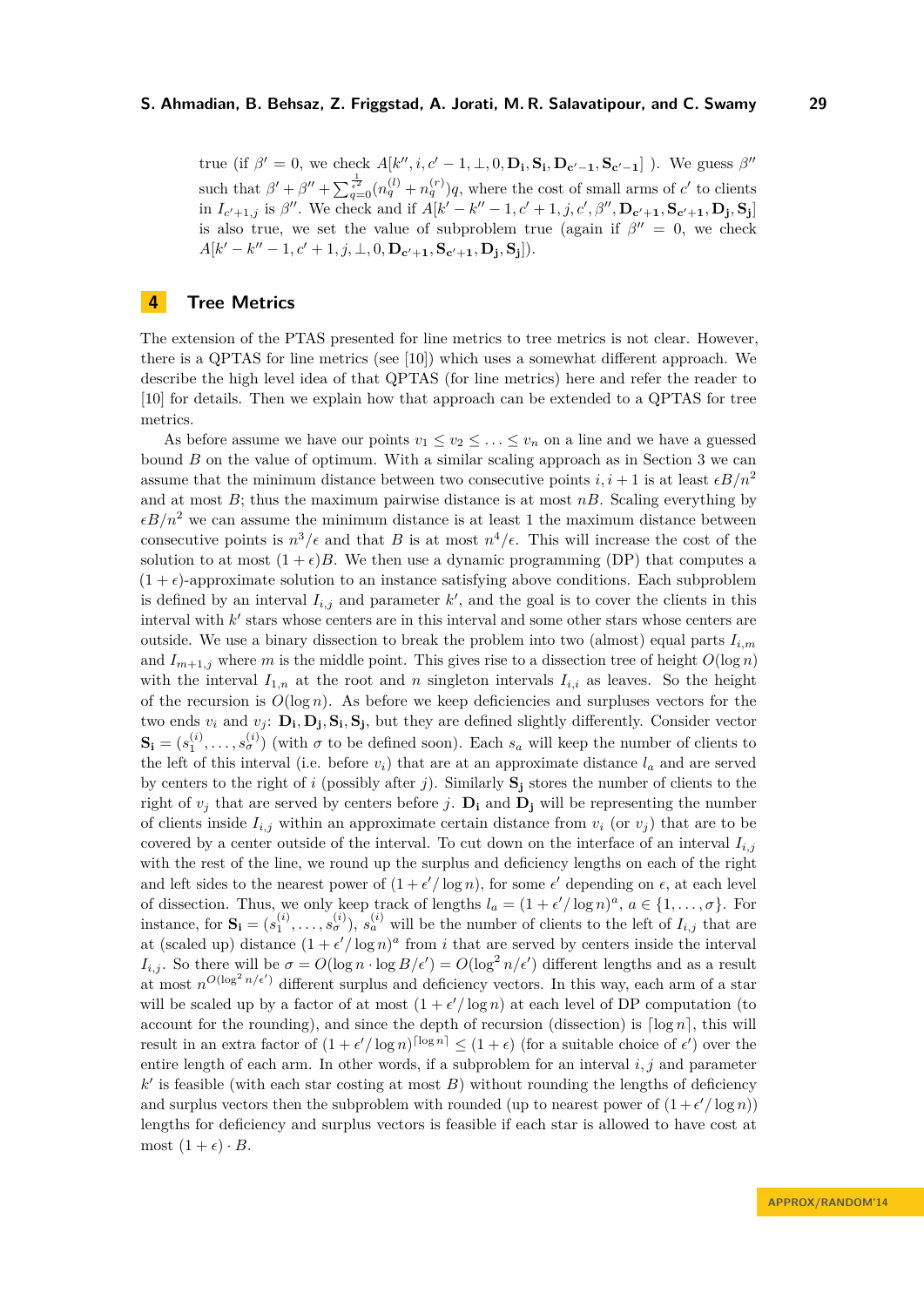Each entry of the table represents a subproblem  $(i, j, k', \mathbf{D_i}, \mathbf{D_j}, \mathbf{S_i}, \mathbf{S_j})$ , where:

- 1. *i, j* represents the interval  $I_{i,j}$ .
- 2.  $k'$  is the number of centers to be opened from among the points in  $I_{i,j}$ .
- **3.**  $\mathbf{D_i} = (d_1^{(i)}, \ldots, d_{\sigma}^{(i)})$  and  $\mathbf{D_j} = (d_1^{(j)}, \ldots, d_{\sigma}^{(j)})$  are the deficiency vectors on the left and right sides of the interval  $I_{i,j}$ , respectively.
- 4.  $S_i = (s_1^{(i)}, \ldots, s_{\sigma}^{(i)})$  and  $S_j = (s_1^{(j)}, \ldots, s_{\sigma}^{(j)})$  are the surplus vectors on the left and right sides of  $I_{i,j}$ , respectively.

Each surplus and deficiency vector is a vector of size  $\sigma = O(\log^2 n/\epsilon')$ , where  $d_a^{(p)}$  or  $s_a^{(p)}$ (for  $p \in \{i, j\}$ ) is the number of broken arm parts of length  $(1 + \epsilon'/\log n)^a$  (after rounding). Each entry of the table records in Boolean values the feasibility of having  $k'$  stars centered in the points in  $I_{i,j}$ , such that each star has cost at most  $(1+\epsilon) \cdot B$ . Each of the *k*' stars would cover some clients in  $I_{i,j}$  and the clients located at distances  $S_i$  and  $S_j$  from the endpoints *i* and *j* of the interval. The rest of the clients have to be covered with the broken arms of  $D_i$  and  $D_j$ , thus connected to the two sides *i* and *j*, respectively. The size of the DP table is  $O(n^2 \cdot k \cdot n^{O(\log n \log B/\epsilon')}) = n^{O(\log^2 n/\epsilon')}$ , which is quasi-polynomial in *n*. See [\[10\]](#page-16-11) for the details of how to fill in the entries of this table.

Now suppose that the given metric for the ML*k*FL instance can be represented as a cost function on the edges of a tree *T*. The algorithm, as before, works with a guessed value *B* as an upper bound for *L opt*. Also, using a scaling argument as for the case of line metrics, we can assume that the aspect ratio of heaviest to cheapest edge cost is polynomially bounded. Next, we can make the tree *T* binary by introducing zero-cost edges at nodes that have more than two children, keeping one of its children and placing the rest as a subtree hanging from the zero-cost edge added. Repeating this gives a binary tree that still has linear size. So for the rest of this section we assume that the input tree is binary.

For each binary tree with *n* nodes one can find an edge  $e = (u, v)$  (where *u* is parent of *v*) such that each subtree resulted by deleting  $e$  has size in  $\lfloor n/3, 2n/3 \rfloor$ . This splitting of the tree into two subtrees  $T_v$  (tree rooted at *v*) and  $T \setminus T_v$  that are almost the same size (by a factor of at most two) plays the role breaking the problem into two almost equal sizes. Given a binary tree T we can recursively partition it into two "almost equal" subtrees until we arrive at subtrees of size 1. The depth of this recursive dissection will be  $O(\log n)$  and each time we recursively break the tree into two smaller binary trees (whose sizes differ by a factor of at most 2). The breaking point introduces a new interface (or "portal") point for the two smaller sub-trees: if edge  $e = (u, v)$  is cut then *v* is an interface point (or portal) for the subproblem  $T_v$  in addition to any other interface point it might have had passed on to from previous dissection operations, and *u* is an interface point (portal) for  $T \setminus T_v$  in addition to any other portal points generated before. More specifically, each subproblem is of the form  $(T', k', \{S^{(p)}\}_{p \in P(T')}, \{D^{(p)}\}_{p \in P(T')})$  where  $T'$  is a subtree that is obtained by performing the dissection operation,  $0 \leq k' \leq k$  is the number of centers of stars to be opened in  $T'$ ,  $P(T') \subseteq V(T')$  is the set of portal points of  $T'$ . If a tree  $\hat{T}$  is cut into two almost equal sized subtrees  $T_1$  (rooted at *v*) and  $T_2 = \hat{T} \setminus T_1$  by cutting edge  $e = (u, v)$  then *P*(*T*<sub>1</sub>) will consist of all the portals of  $\hat{T}$  that are in *T*<sub>1</sub> plus node *v*. Similarly *P*(*T*<sub>2</sub>) consists of all the portals of  $\hat{T}$  that are in  $T_2$  plus node  $u$ . It follows that for each subproblem, the number of portals is at most  $O(\log n)$ . The dynamic programming then follows along the same lines as the QPTAS described above (see [\[10\]](#page-16-11) for details) for the line metrics, and we obtain the following theorem.

<span id="page-13-0"></span>**If Theorem 9.** For any constant  $0 \leq \varepsilon \leq 1$ , there is a  $(1+\varepsilon)$ -approximation algorithm for ML*k*FL *on tree metrics that runs in quasi-polynomial time.*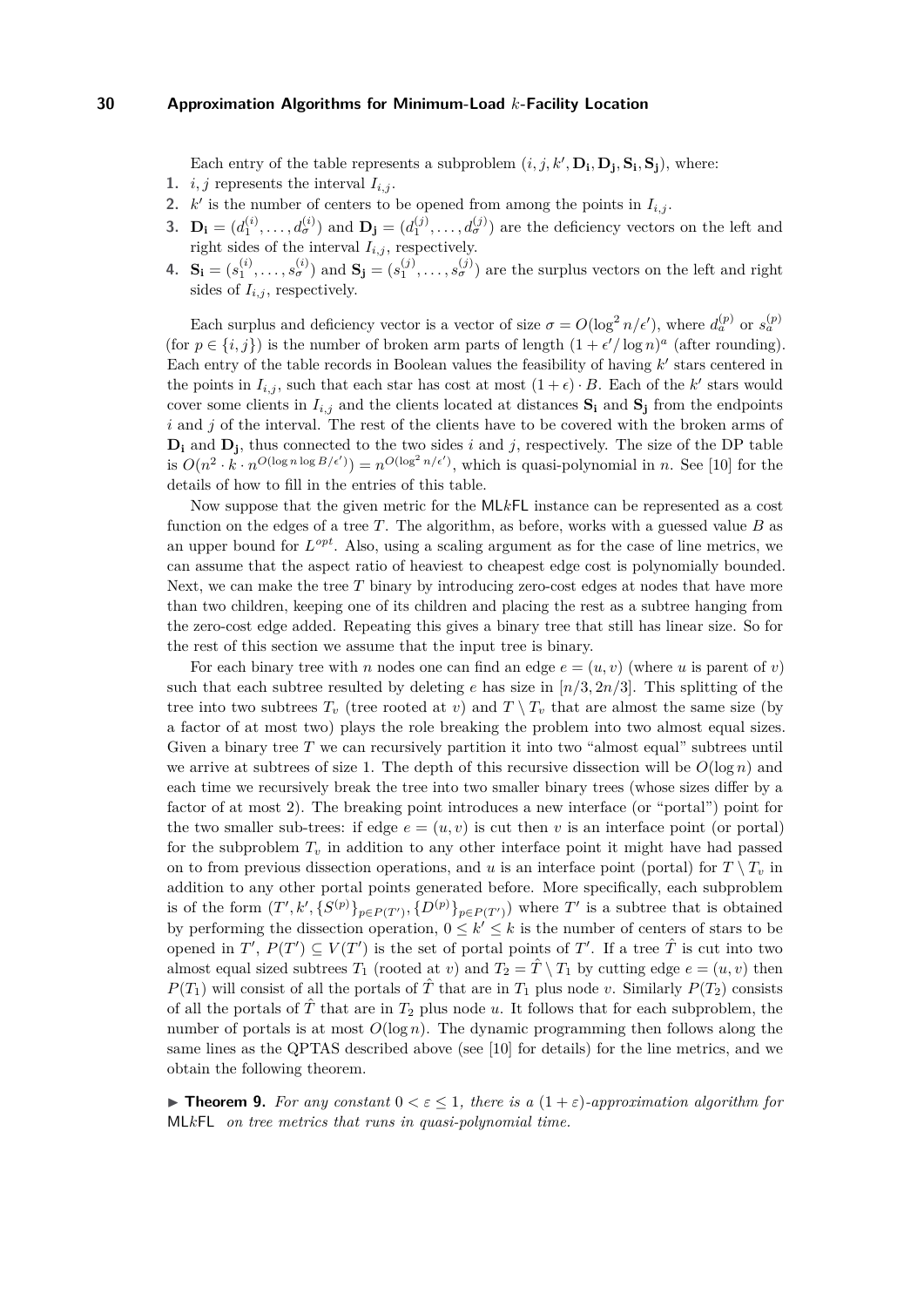# **4.1 Star Metrics**

We now consider ML*k*FL in star metrics, but in the more-general setting where each client  $j$  has an integer demand  $D_j$  that may be split integrally across various open facilities; we call this an *integer-splittable assignment*. The load of a facility *i* is now defined as  $\sum_j x_{ij}d(i,j)$  where  $x_{ij} \in \mathbb{Z}_{\geq 0}$  is the amount of *j*'s demand that is served by *i*. We devise a 14-approximation algorithm for this problem. At a high level our approach is similar to the one used to obtain the PTAS for line metrics. We again "guess" the optimal value *B*. We argue via a slightly different uncrossing technique that if  $B \geq L^{opt}$ , then there exists a well-structured fractional solution with maximum load at most 6*B*, and use DP to obtain a fractional solution with maximum load at most 12*B*. This can then be converted to an integer-splittable assignment with maximum load at most 14*B* using the GAP-rounding algorithm, since it is easy to ensure via some preprocessing that  $d(i, j) \leq 2B$  for every facility *i* and client *j*. Thus, we either determine that  $B < L^{opt}$  or obtain a solution with maximum load at most 14*B*. The details are deferred to the full version of this paper.

<span id="page-14-0"></span>▶ **Theorem 10.** *There is a 14-approximation algorithm for* MLkFL *on star metrics with non-uniform demands and integer-splittable assignments.*

# <span id="page-14-1"></span>**5 Hardness Results and Integrality-gap Lower Bounds**

We now present various hardness and integrality-gap results. We prove that ML*k*FL is strongly *NP*-hard on line metrics and *APX*-hard in the Euclidean plane (Theorems [11](#page-14-2) and [12\)](#page-14-3). We also demonstrate that a natural configuration-style LP has an unbounded integrality gap (Theorem [13\)](#page-15-0). The details of the first two theorems are deferred to the full version of this paper.

<span id="page-14-2"></span> $\triangleright$  **Theorem 11.** *Minimum-load k-facility location is strongly NP-hard even in line metrics.* 

<span id="page-14-3"></span>I **Theorem 12.** *It is NP-hard to α-approximate minimum-load k-facility location problem on the Euclidean plane, for any α <* 4*/*3*. Thus,* ML*k*FL *is* APX*-hard in the Euclidean plane.*

## **5.1 Integrality-gap Lower Bound**

Let  $(F, \mathcal{C}, d, k)$  be an MLkFL instance. Given a candidate "guess" *B* of the optimal value, we can consider the following LP-relaxation of the problem of determining if there is a solution with maximum load at most *B*. We propose the following linear programming for the ML*k*FL . For each facility  $i \in \mathcal{F}$ , define  $\mathcal{S}(B; i) := \{C \subseteq \mathcal{C} : \sum_{j \in C} d(i, j) \leq B\}$  to be the set of all stars centered at *i* that induce load at most *B* at *i*. We will often refer to a star in  $\mathcal{S}(B;i)$ as a configuration. (Note that  $S(B; i)$  contains  $\emptyset$ .) Our LP Will be a *configuration-style LP*, where for every facility *i* and star  $C \in \mathcal{S}(B;i)$ , we have a variable denoting if star *C* is chosen for facility *i*. This yields the following natural feasibility LP.

$$
\sum_{i \in \mathcal{F}} \sum_{C \in \mathcal{S}(B;i): j \in C} x(i, C) \ge 1 \qquad \forall j \in C \tag{1}
$$
\n
$$
\sum_{i \in \mathcal{F}} x(i, C) \le 1 \qquad \forall i \in \mathcal{F} \tag{2}
$$

<span id="page-14-7"></span><span id="page-14-6"></span><span id="page-14-5"></span><span id="page-14-4"></span>
$$
\sum_{C \in \mathcal{S}(B;i)} x(i, C) \le 1 \qquad \forall i \in \mathcal{F} \tag{2}
$$
\n
$$
\sum_{C \in \mathcal{S}(B;i)} x(i, C) \le k \tag{3}
$$

$$
\sum_{i \in \mathcal{F}} \sum_{C \in \mathcal{S}(B;i)} x(i, C) \le k \tag{3}
$$
\n
$$
x \ge 0.
$$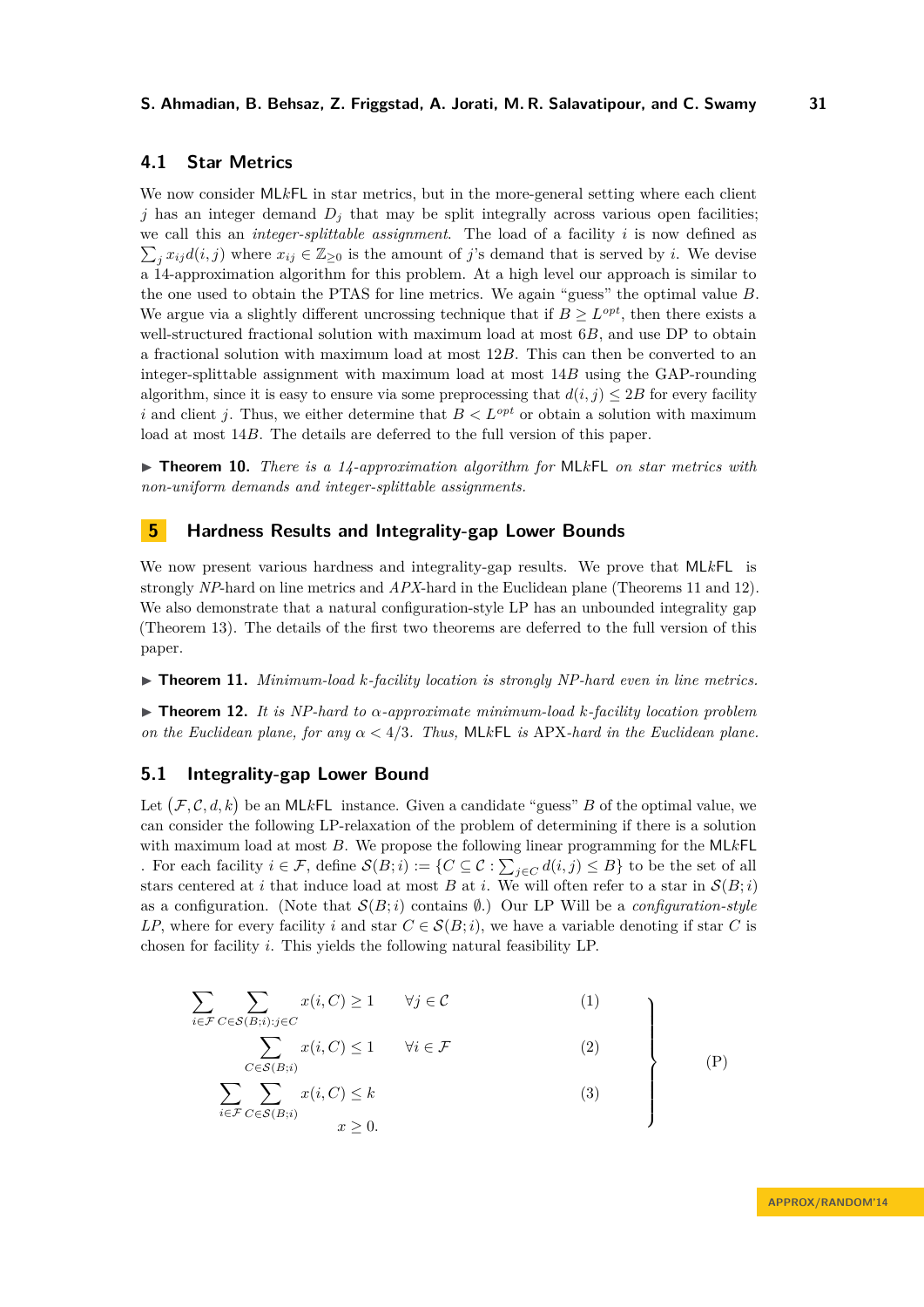<span id="page-15-1"></span>

**Figure 3** Example showing bad integrality gap for the configuration LP in line metric.

Constraint [\(1\)](#page-14-4) ensures that each client belongs to some configuration, and constraints [\(2\)](#page-14-5) and [\(3\)](#page-14-6) ensure that each facility belongs to at most one configuration, and that there are at most *k* configurations. We show that there is an ML*k*FL instance on the line metric, where the smallest value  $B_{\text{LP}}$  for which  $(P)$  is feasible is smaller than the optimal value by an  $\Omega(k/\log k)$  factor; thus, the "integrality gap" of [\(P\)](#page-14-7) is  $\Omega(k/\log k)$ . Moreover, in this instance, the graph containing the  $(i, j)$  edges such that  $d(i, j) \leq B_{\text{LP}}$  is connected.

<span id="page-15-0"></span>**Findment 13.** The integrality gap of [\(P\)](#page-14-7) is  $\Omega(k/\log k)$  even for line metrics.

**Proof.** Assume for simplicity that *k* is odd (the argument easily extends to even *k*). Consider the following simple MLkFL instance. We have  $\mathcal{F} = \{a_1, b_1, a_2, b_2, \ldots, a_m, b_m\}$ , where  $2m = k + 1$ . These facilities are located on a line as shown in Figure [3,](#page-15-1) with the distance between any two consecutive nodes being  $T/2$ . There are  $n = 2k$  clients colocated with each facility. Let  $A_i$  (respectively  $B_i$ ) denote the set of clients located at  $a_i$  (respectively  $b_i$ ) for  $1 \leq i \leq m$ .

There is a feasible solution to [\(P\)](#page-14-7) with  $B = T$ . For all  $i = 1, \ldots, m$ , we set  $x(a_i, A_i \cup$  $\{j, j'\}\right) = \frac{k}{(k+1)\cdot\binom{n}{2}}$  for all  $j, j' \in B_i$ ; note that all these configurations lie in  $\mathcal{S}(T; a_i)$ . Similarly, we set  $x(b_i, B_i \cup \{j, j'\}) = \frac{k}{k+1 \cdot \binom{n}{2}}$  for all  $j, j' \in A_i$ . It is easy to verify that *x* is a feasible solution. It is clear that constraints [\(2\)](#page-14-5) and [\(3\)](#page-14-6) hold since every facility belongs to exactly  $\binom{n}{2}$  configurations. Consider a client  $j \in A_i$ . *j* is covered to an extent of  $\frac{k}{k+1}$  by the  $\binom{n}{2}$  configurations  $\{A_i \cup \{k,\ell\}\}_{k,\ell \in B_i}$  in  $\mathcal{S}(a_i; T)$  and to an extent of  $\frac{1}{k+1}$  by the  $n-1$ configurations  $\{B_i \cup \{j,k\}\}_{k \in A_i:k \neq j}$ . A symmetric argument applies to clients in some  $B_i$ set. (If *k* is even, we may set  $B = 2T$  and choose the above configurations for the first  $k - 2$ facilities and the *k*-th facility; for facility  $k-1$ , we consider  $\binom{n}{2}$  configurations, each of which contains all the clients colocated at facility  $k-1$ , two clients colocated with the  $(k-2)$ -th facility and 2 clients colocated with the *k*-th facility.)

Finally, we show that any feasible solution must have maximum load at least  $T \cdot \frac{k}{2H_k}$ , where  $H_r := 1 + \frac{1}{2} + \ldots + \frac{1}{r}$  is the *r*-th harmonic number, which proves the theorem. In any feasible solution, there is some location *v* that does not have an open facility. For  $i = 1, \ldots, k$ , let  $n_i$  be the number of clients colocated at  $v$  that are assigned to a facility at a location that is *i* hops away from *v*; set  $n_i = 0$  if there is no such location. Then,  $\sum_{i=1}^{k} n_i = n$ , and the maximum load *L* at a facility is at least  $\max_{i=1,\dots,k} \frac{n_i iT}{4}$  since there are at most two facilities that are *i* hops away from *v*, and one of them must have at least  $\frac{n_i}{2}$  clients assigned to it. Thus, we have  $n_i \leq \frac{4L}{iT}$  for all  $i = 1, \ldots k$ , and so  $n \leq \frac{4L}{T} \cdot H_k$ , or  $L \geq \frac{n}{4H_k}$ . (Note that this argument does not depend on whether  $k$  is odd or even.)

# **6 Concluding Remarks**

In this paper we present the first true polynomial time approximation for the ML*k*FL restricted to line metrics and the first true approximation in tree metrics. We also show that the standard tools of LP rounding (even for configuration based LP) or local search methods, which have been used successfully for various facility location problems do not seem to work